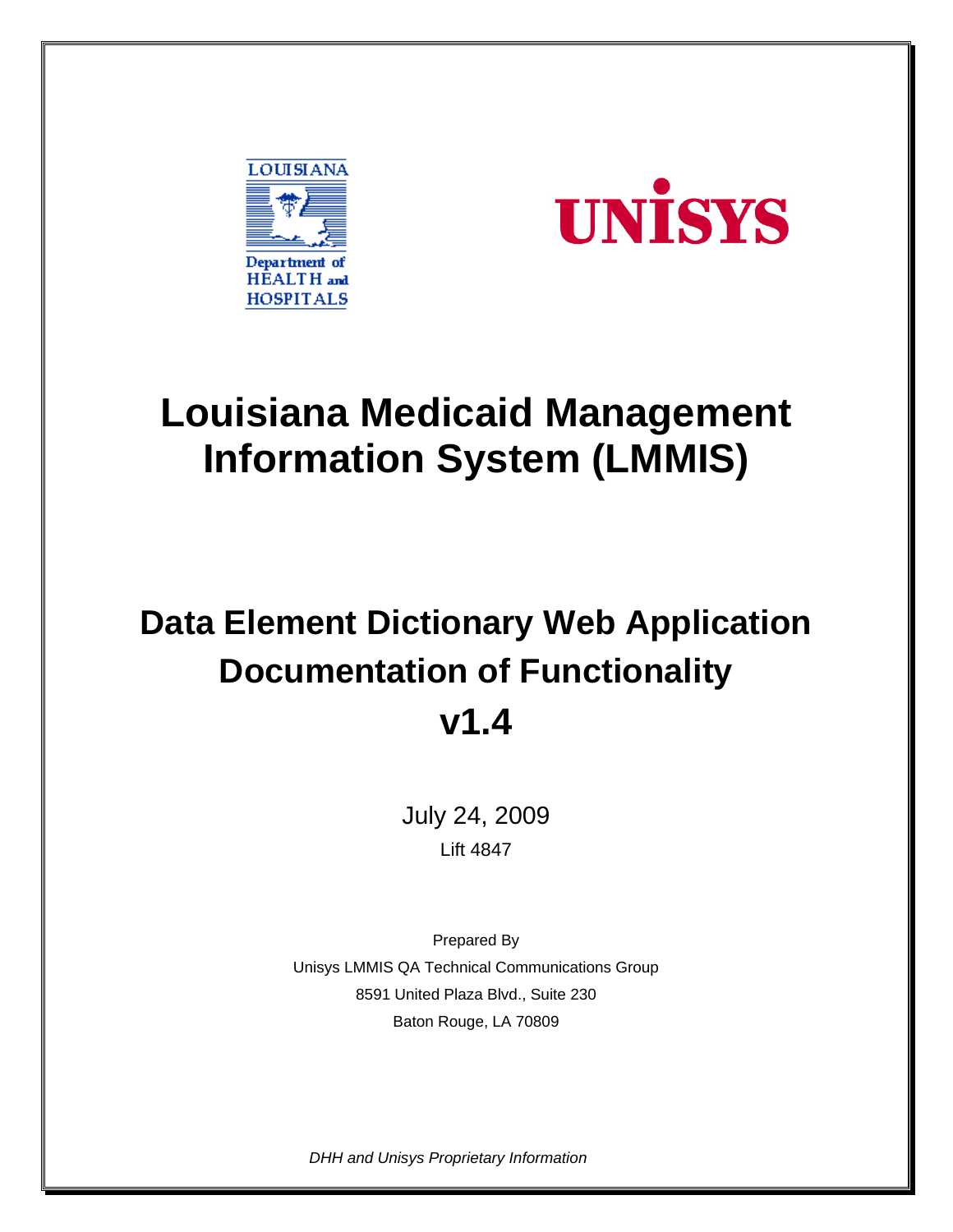### **Document Revision History**

| <b>Version</b> | <b>Date</b> | Change<br><b>Author</b>   | Section /<br><b>Subsection</b> | <b>Change Description</b>                                                                                                                                                                                              | <b>Review</b><br><b>Date</b> | <b>Reviewer</b>            | Approval<br><b>Date</b> |
|----------------|-------------|---------------------------|--------------------------------|------------------------------------------------------------------------------------------------------------------------------------------------------------------------------------------------------------------------|------------------------------|----------------------------|-------------------------|
| 1.0            | 05/29/2009  | <b>Brooke</b><br>Scrivner | All                            | Created                                                                                                                                                                                                                | 06/01/2009                   | Allison<br><b>Shortess</b> |                         |
| 1.1            | 06/09/2009  | <b>Brooke</b><br>Scrivner | Various                        | First round revisions based on DHH<br>review of v1.0.                                                                                                                                                                  | 06/10/2009                   | Allison<br><b>Shortess</b> |                         |
| 1.2            | 06/19/2009  | <b>Brooke</b><br>Scrivner | All                            | Reformatted sections/subsections for<br>consistency and ease of reference.                                                                                                                                             |                              |                            |                         |
| 1.2            | 06/19/2009  | <b>Brooke</b><br>Scrivner | IX                             | Added section "IX. Document<br>Revision History"                                                                                                                                                                       |                              |                            |                         |
| 1.2            | 06/19/2009  | <b>Brooke</b><br>Scrivner | 4 (was 3.1)                    | Removed reference to programs,<br>reports, files, tables, screens, JCL,<br>and copybooks.                                                                                                                              |                              |                            |                         |
| 1.2            | 06/19/2009  | <b>Brooke</b><br>Scrivner | 8.4.5 (was<br>5.1.7            | Removed a duplicate note regarding<br>Adobe Acrobat Reader, Corrected<br>reference to a previous section.<br>Completed missing paragraph text.                                                                         |                              |                            |                         |
| 1.2            | 06/19/2009  | <b>Brooke</b><br>Scrivner | 9.2 (was<br>6.3)               | Removed the reference to "multiple<br>pages of search results" as navigation<br>shows on all searches.                                                                                                                 |                              |                            |                         |
| 1.2            | 06/19/2009  | <b>Brooke</b><br>Scrivner | VII (was 7)                    | Added "Source" as a field in the table.                                                                                                                                                                                |                              |                            |                         |
| 1.2            | 06/19/2009  | <b>Brooke</b><br>Scrivner | VIII (was 8)                   | Audit screenshot updated.                                                                                                                                                                                              |                              |                            |                         |
| 1.3            | 06/23/2009  | <b>Brooke</b><br>Scrivner | 4                              | Combined second and last bullet -<br>information was redundant.                                                                                                                                                        |                              |                            |                         |
| 1.4            | 7/24/2009   | Steve<br><b>Brunet</b>    | All                            | Revised the formatting of the entire<br>document to be consistent with TCG<br>document template standards and<br>updated the content to be in sync with<br>the 7/17/09 code complete application<br>to be implemented. | 7/27/2009                    | Allison<br><b>Shortess</b> | 7/27/2009               |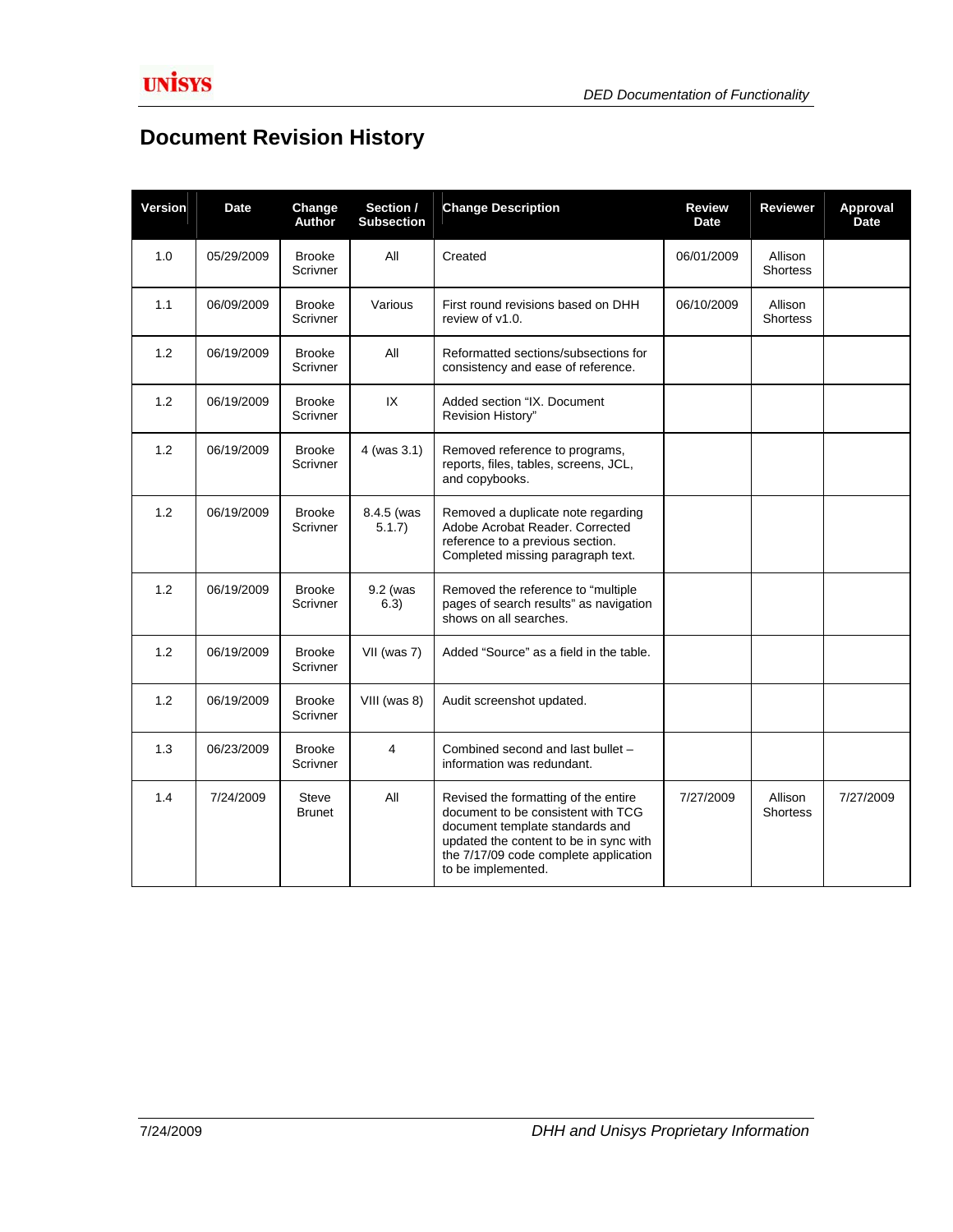

## **Table of Contents**

| 1.0               |                             |  |
|-------------------|-----------------------------|--|
| 1.1               |                             |  |
| 2.0               |                             |  |
| 2.1<br>2.2        | 2.2.1<br>2.2.2              |  |
|                   | 2.2.3                       |  |
| 3.0               |                             |  |
| 3.1<br>3.2        |                             |  |
| 4.0               |                             |  |
| 4.1<br>4.2        |                             |  |
| 5.0               |                             |  |
| 5.1               | 5.1.1<br>5.1.2              |  |
|                   | 5.1.3<br>5.1.4              |  |
|                   | 5.1.5<br>5.1.5.1<br>5.1.5.2 |  |
|                   | 5.1.6                       |  |
|                   | 5.1.6.1<br>5.1.6.2<br>5.1.7 |  |
|                   | 5.1.8                       |  |
| 6.0               |                             |  |
| 6.1               | 6.1.1<br>6.1.2              |  |
| 6.2               | 6.1.3<br>6.1.4              |  |
| 6.3<br>6.4<br>6.5 |                             |  |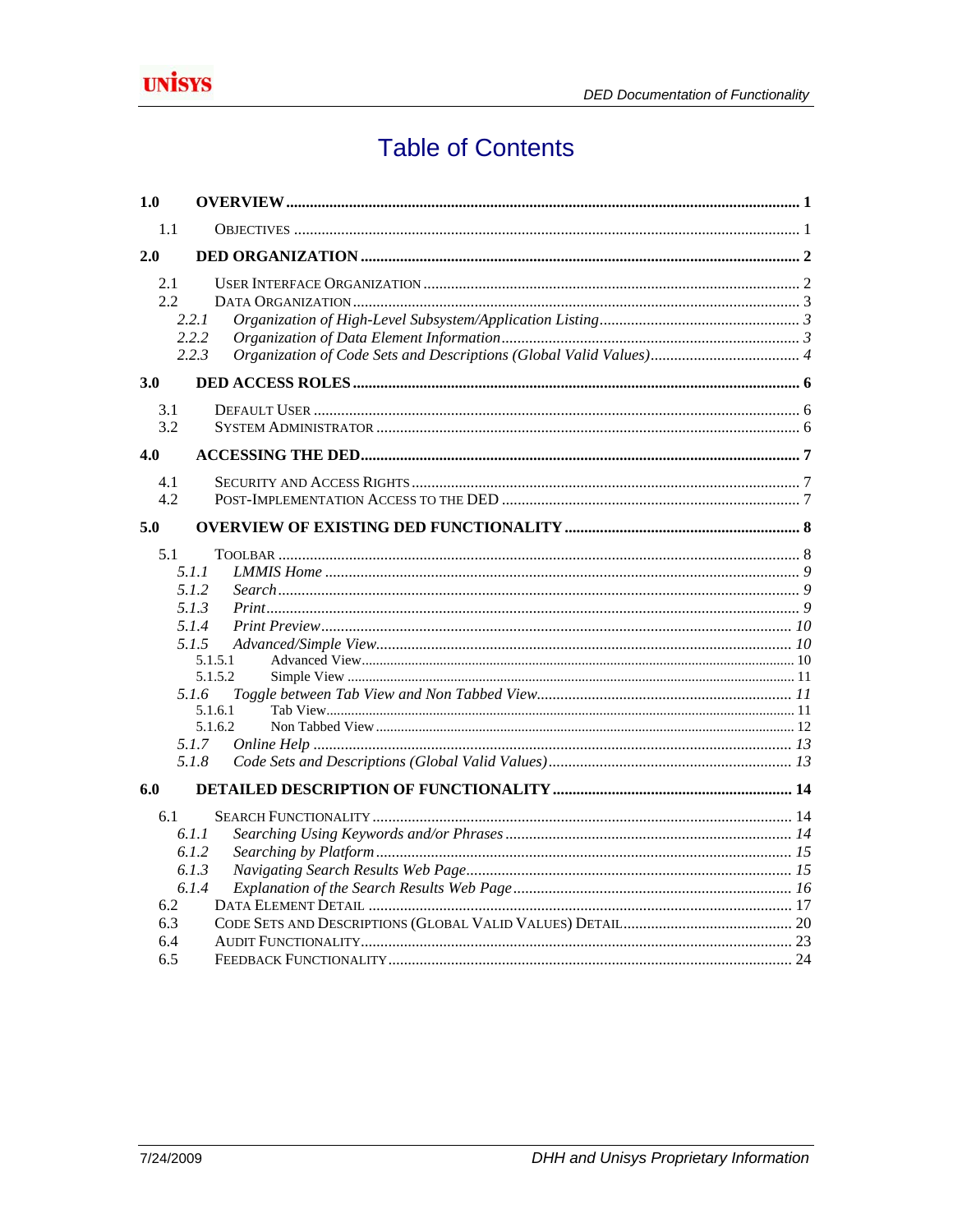## <span id="page-3-0"></span>**1.0 OVERVIEW**

The LMMIS Data Element Dictionary, hereafter referred to as the "DED", is a web-based application that provides users with a list of the fields, hereafter referred to as "Data Elements" or "elements", contained in various files and databases used by LMMIS mainframe subsystems and web/client-server applications. In addition to this hierarchical list of subsystems and their associated elements, the DED also provides users with detailed information for a selected Data Element and, where applicable, a list of values that are valid for that element, as well as links to related elements contained in *other* LMMIS subsystems/applications that are either identical or similar to the selected element.

When applicable/available, each Data Element appearing in the DED contains the following detailed:

- Data Element ID
- Data Element Name
- **Description/Definition**
- **EXECUTE:** LMMIS Subsystem/Application Name
- Data Type (SQL, .NET, or COBOL)
- **Usage Notes**
- **Source**

### **1.1 Objectives**

The DED application objectives are to:

- Create a centralized repository for data elements from LMMIS subsystems and applications and their valid values (as applicable)
- **House this repository in a SQL database**
- **Provide common access to the DED via the LMMIS Intranet**
- Provide an organized user interface to view data element information via a navigable, hierarchical tree of LMMIS subsystems and applications and a method to drill-down to detailed data element information
- **Provide users the ability to perform online searches for data elements**
- Provide System Administrator users with a method to add/edit/delete data elements and valid values
- **Provide users with readily available online help for the DED**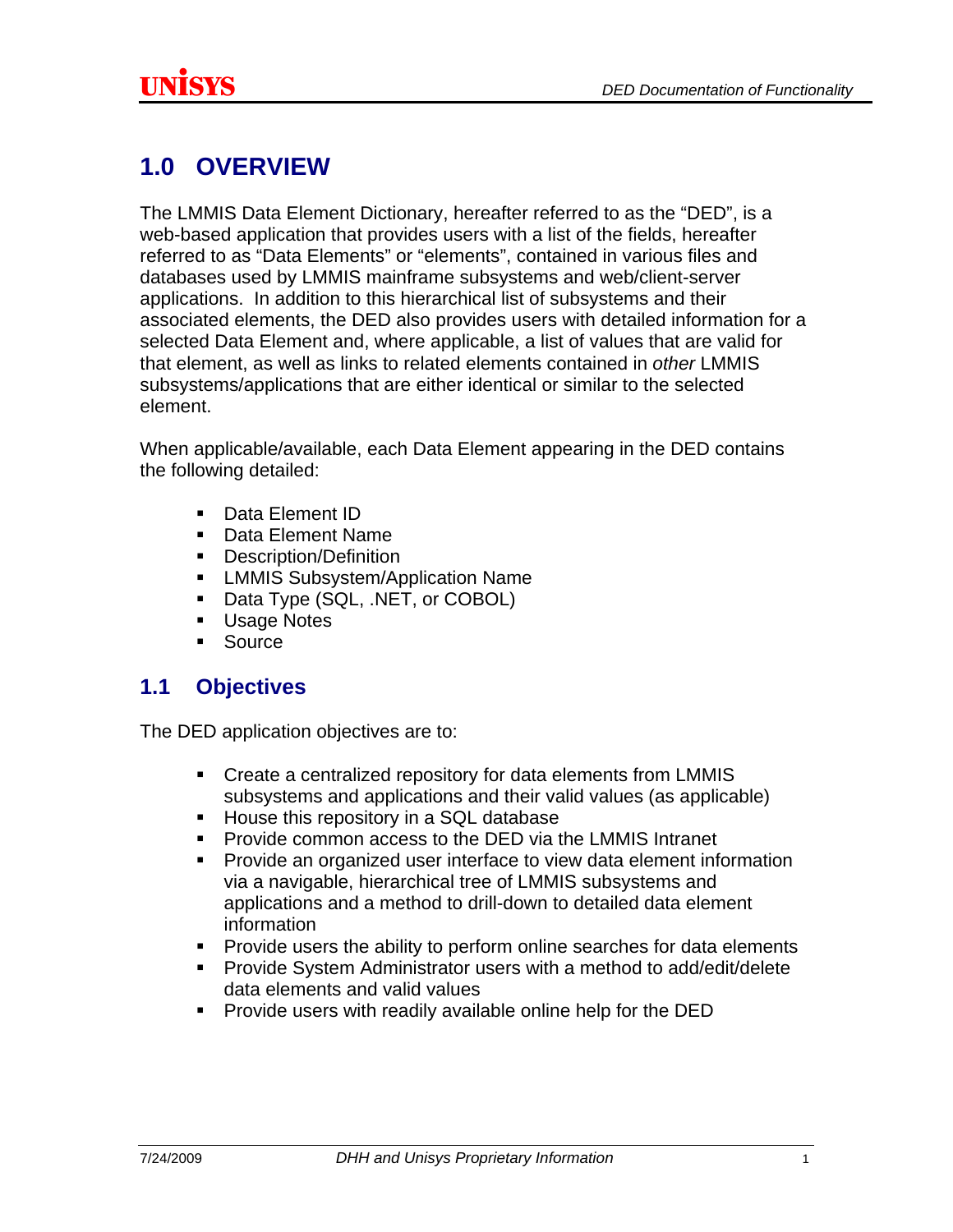### <span id="page-4-0"></span>**2.0 DED ORGANIZATION**

Organization of the DED can be separated into two specific categories:

- User Interface Organization
- Data Organization

#### **2.1 User Interface Organization**

The DED user interface is organized horizontally into two panes within the user's Web browser. The left-hand pane is the "Navigation Pane" and allows the user to explore the data elements in the alphabetical list of LMMIS subsystems and applications and to select the type of information they desire (refer to the 'Data Organization' section below for a description of the types of information that may be selected in this pane).

*NOTE: The Navigation Pane structure is comprised of "nodes". Higher level nodes are referred to as "Parent Nodes". The individual items listed within these parent nodes are referred to as "Child Nodes". Parent nodes may be expanded to display any child nodes they contain by clicking the "+" sign to the left of the node. When expanded, the "+" sign changes to a "-" sign. The user may then contract the node again by clicking the "-" sign and the child nodes will no longer be displayed. By expanding or contracting various nodes in this manner, the user is able to limit the list to only the information relevant to their search.* 

In the Navigation Pane, each subsystem/application stored within the DED is listed as a parent node. When expanded, child nodes are displayed that describe the type of detailed information available in the DED for the expanded subsystem/application. Available child nodes may vary by subsystem/application and will depend on the types of detailed information available for a given subsystem/application. At this time, the "Data Elements" child node is the only node available under a parent subsystem/application. However, future functionality may expand the types of detailed information available for each subsystem/application and, therefore, increase the number and types of child nodes displayed when a parent subsystem/application is expanded.

Information displayed in the right-hand pane, or "Data Pane" is dependent upon and related to the child item selected in the Navigation Pane for a given subsystem/application. For example, selecting the "Data Elements" child node under "Claims," will cause the Data Pane to display the list of Data Elements contained in the Claims subsystem.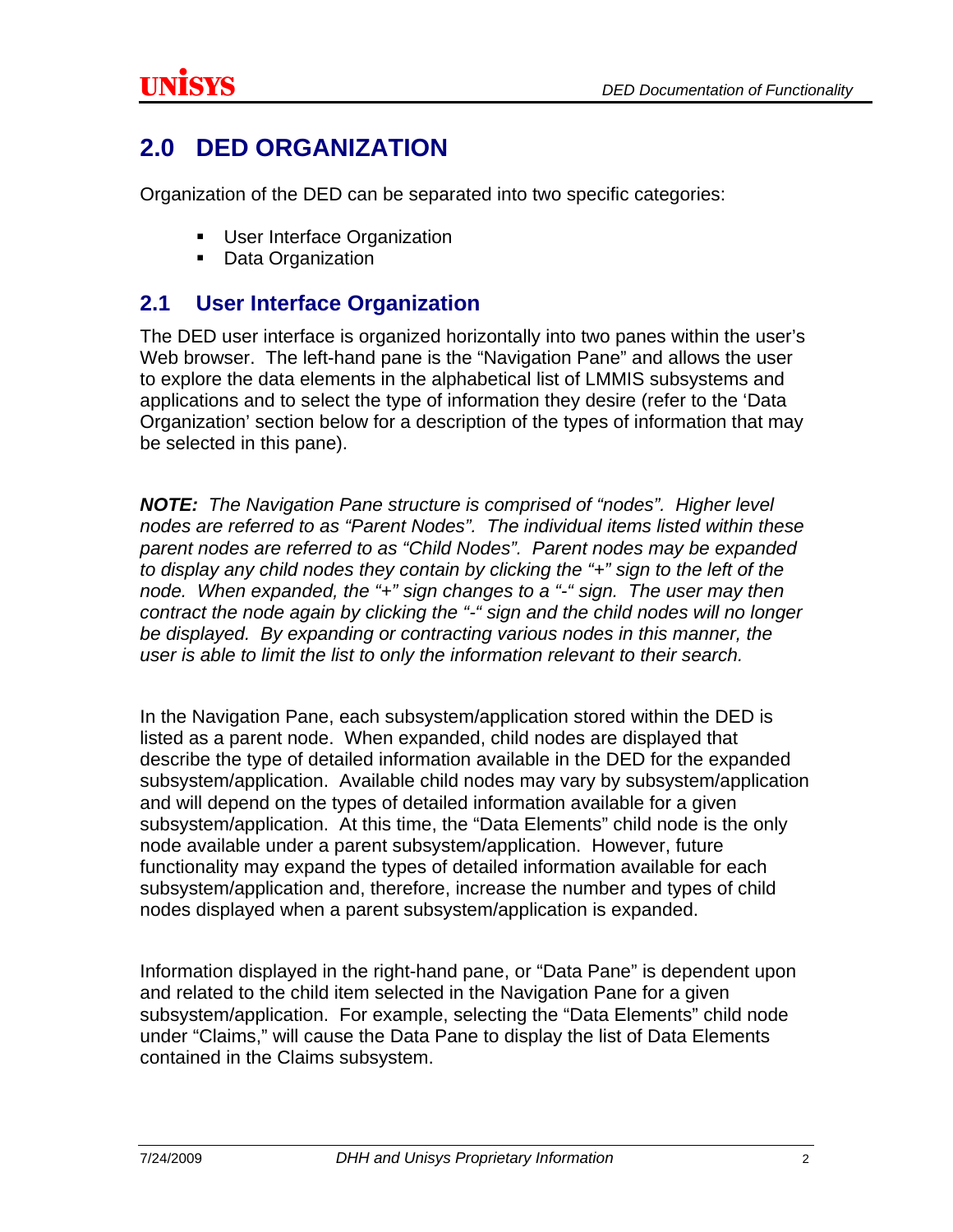### <span id="page-5-0"></span>**2.2 Data Organization**

Data within the DED can be categorized in the following ways:

- A high-level listing of the subsystems and applications available in the DED, as well as a listing of the types of detailed information available for each subsystem/application
- **Detailed information describing individual data elements**
- A list of Code Sets and Descriptions (Global Valid Values), defined as all valid data values or codes, hereafter referred to as "Global Valid Values", for a data element when that element exists in multiple LMMIS subsystems/applications and shares a common set of Global Valid Values across these subsystems/applications

#### 2.2.1 Organization of High-Level Subsystem/Application Listing

Refer to Section [User Interface Organization](#page-4-0) for more information about the organization of the high-level subsystem/application listing using the Navigation Pane.

#### 2.2.2 Organization of Data Element Information

When locating data elements using the hierarchical tree structure in the Navigation Pane, data elements are organized as follows:

- **Alphabetically by subsystem/application name, then**
- **Alphabetically by Data Element ID**

Users may access detailed data element information by clicking on a specific Data Element ID in the subsystem/application summary listing. Users may also change the column on which data elements are sorted or reverse the sort order in the summary listing Web page by selecting the appropriate sort order in the Sort Order drop-down box. Lastly, users can print a summary listing of all the data elements in a subsystem/application by clicking on the link in the top-right corner of the Web page (an example of this print listing follows the illustration of the Data Element Summary Listing Web Page below).

| 日 SP LMMIS DED<br>Code Sets and Descriptions (Global<br>Valid Values)<br><b>El Ch</b> Subsystems and Applications                                 |                                |                   | clickable link to print a summary<br><b>Subsystem/Application: Provider</b><br>listing of all the data elements in<br>a subsystem/application                                                                                        | <b>Sprint Summary Listing</b><br>HOTE Page numbers may vary.                                                                      |
|---------------------------------------------------------------------------------------------------------------------------------------------------|--------------------------------|-------------------|--------------------------------------------------------------------------------------------------------------------------------------------------------------------------------------------------------------------------------------|-----------------------------------------------------------------------------------------------------------------------------------|
| <b>El Col</b> Claims<br><b>El</b> Condition Support System (DSS)<br>$F \nightharpoonup FMC$<br>$F \nightharpoonup$ EPSDT<br>Internet Applications | Record 1 to 100 of 297 Records |                   | Display 100 V Records Per Page Clickable links to data element detail<br>$1.2.3$ Next >                                                                                                                                              | Sort Order Data Element ID - ascending<br>Data Element ID - ascending<br>Data Element ID - descending<br>Name - ascending         |
| <b>El Co</b> Intranet Applications<br>$E$ $\bigoplus$ ISIS                                                                                        | Data Element                   | <b>Name</b>       | <b>Description</b>                                                                                                                                                                                                                   | Name - descending<br>Description - ascending                                                                                      |
| <b>EL COL MOW</b><br><b>EL ELD MEVS</b>                                                                                                           | B-BEGIN-DT                     | <b>B-BEGIN-DT</b> | The beginning date of the group affiliation                                                                                                                                                                                          | Description - descending<br>COBOL Type - ascending                                                                                |
| <b>El Pre-Cert</b><br><b>El En Provider</b>                                                                                                       | <b>B-CANCEL</b>                | <b>B-CANCEL</b>   | Reason for cancellation of provider's eligibility                                                                                                                                                                                    | COBOL Type - descending<br>SQL Type - ascending                                                                                   |
| <b>O</b> Data Elements                                                                                                                            | <b>B-END-DT</b>                | <b>B-END-DT</b>   | The ending date of the group affiliation                                                                                                                                                                                             | SQL Type - descending                                                                                                             |
| <b>E Recipient</b><br>- - -                                                                                                                       | <b>B-GRP-NO</b>                | <b>B-GRP-NO</b>   | The Medicaid ID number assigned to the group practice of which an individual provider is a member.A "group physician or<br>dentist is one which elects to enroll as a group said<br>the croup number<br>Cross Rivered Contains: Bill | DOT NET Type - ascending<br>DOT NET Type - descending<br><b>CARLING MARKE</b><br>pencesiec n<br><b>Children</b><br><b>STATION</b> |

**Data Element Summary Listing Web Page**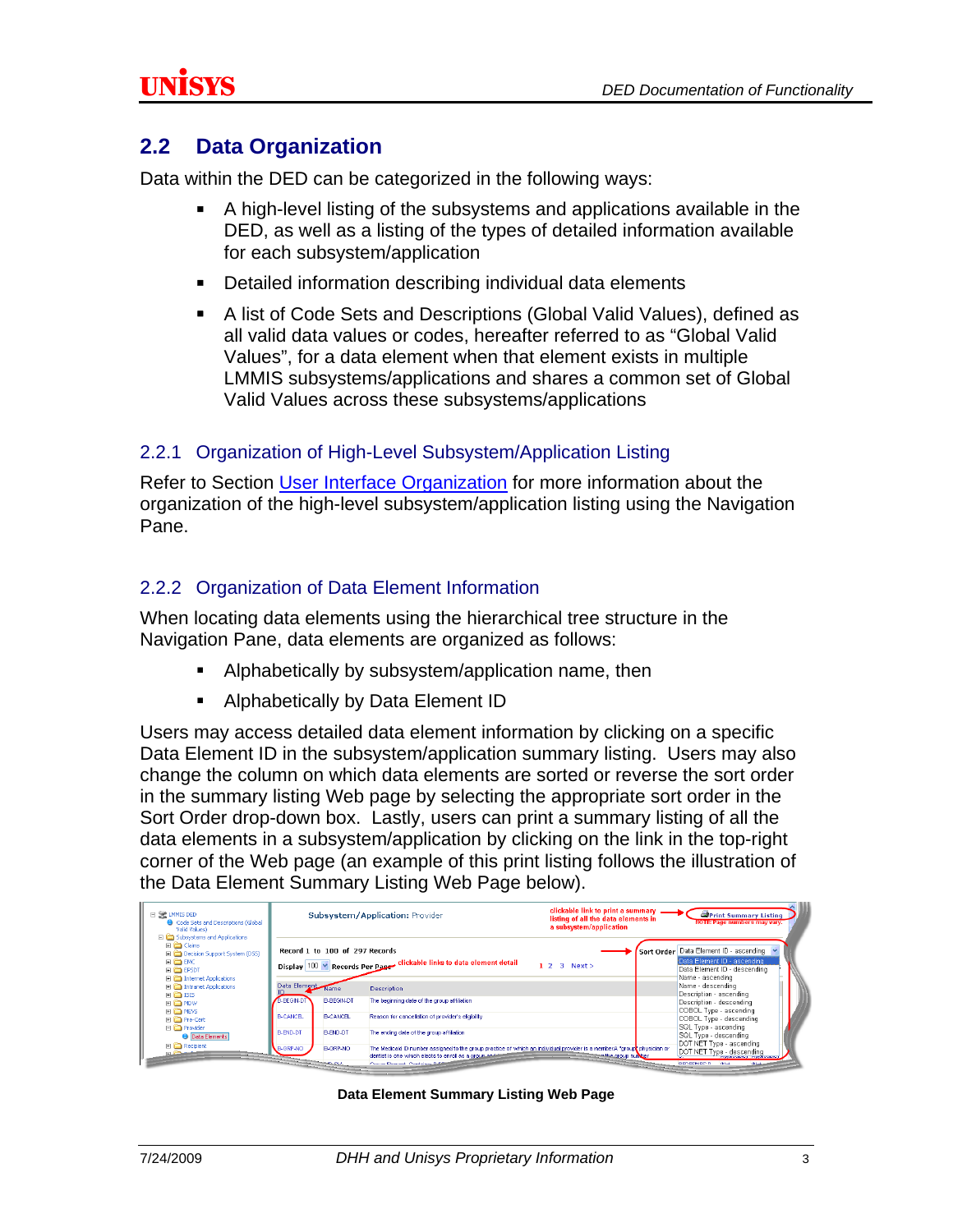<span id="page-6-0"></span>

| c | c |
|---|---|

| <b>Subsystem/Application: Provider</b><br>Record Count: 297 |                          |                                                                                                                                                                                                                                                                                                                                                                                                                                                                                                 |                                       |                  |                  |
|-------------------------------------------------------------|--------------------------|-------------------------------------------------------------------------------------------------------------------------------------------------------------------------------------------------------------------------------------------------------------------------------------------------------------------------------------------------------------------------------------------------------------------------------------------------------------------------------------------------|---------------------------------------|------------------|------------------|
| Data Element ID                                             | <b>Data Element Name</b> | <b>Data Element Description</b>                                                                                                                                                                                                                                                                                                                                                                                                                                                                 | <b>COBOL Data</b><br><b>Type</b>      | Net Data Type    | SQL Data Type    |
| <b>P-SORT-PREFERENCE</b>                                    | <b>P-SORT-PREFERENCE</b> | Provider may indicate a preference other than the ctandard cequence (recipient)<br>for claims on a remittance. The claims remittance process accesses the provider<br>file and, among other things, uses this field to determine how claims for the<br>provider will be corted. Valid values:<br>>Str>0 (olaim date of cervice cequence for<br>pharmaov remittance):< br>>br>1 (olaim date of cervice cequence for all other olaim<br>types remittancel shr>                                    | PIC X.                                | (Not Applicable) | (Not Applicable) |
| PJPROVIDERJD                                                | <b>P-PROVIDERJD</b>      | A unique identification number assigned by the Provider Enrollment department<br>of BHSF.                                                                                                                                                                                                                                                                                                                                                                                                       | PIC 9(7).                             | (Not Applicable) | (Not Applicable) |
| <b>P-MEDICARE</b>                                           | <b>P-MEDICARE</b>        | Group Element: Contains P-MEDICARE-NO                                                                                                                                                                                                                                                                                                                                                                                                                                                           | <b>OCCURS 4.</b>                      | (Not Applicable) | (Not Applicable) |
| <b>P-MEDICARE-NO</b>                                        | <b>PJMFDICAREJNO</b>     | In addition to the Provider ID assigned by Medicald, the provider may also be<br>assigned a Medicare Provider Number for participation in that program. After<br>Medioare has processed claims, some are forwarded to Medioald for<br>concideration of coincurance and deductible amounts. These claims are<br>cubmitted to Medicald with the Medicare Provider Number. The LMMIS crocc-<br>references it to the corresponding Medicald Provider ID, which is used for<br>processing the claim. | PIC X(6).                             | (Not Applicable) | (Not Applicable) |
| <b>P-MEDICARE-UPIN</b>                                      | <b>P-MEDICARE-UPIN</b>   | The number declanating a universal physiolan identification number.                                                                                                                                                                                                                                                                                                                                                                                                                             | PIC X(8).                             | (Not Applicable) | (Not Applicable) |
| <b>PLOC</b>                                                 | <b>PJLOC</b>             | Group Element: Contains P-LEVEL-OF-CARE                                                                                                                                                                                                                                                                                                                                                                                                                                                         |                                       | (Not Applicable) | (Not Applicable) |
| PJ EVEL OF CARE                                             | PJ FVEL OF CARE          | When institutional providers are enrolled in Medicald they are assigned payment<br>rates. These rates are associated with different levels of care that may be<br>provided. The field is used when processing crossover long-term care claims.<br>cpace - not applicable Or? 0 -<br>Data Value(c):<br>Medioare/Medioaid SNF Shr><br>Medicald SNF/ICF/ICFII<br>1 - Medicald<br>SNE/ICE/ICEII Sbr> 2 - ICEII<br><br>Shr> 3 = Psych-Under 21<br>                                                   | PIC X.                                | (Not Applicable) | (Not Applicable) |
| PJPRESCRIBEJONLY                                            | P-PRESCRIBE-ONLY         | A code which indicates if the provider is authorized to only prescribe<br>medications to Medicald recipients, but not bill for services.                                                                                                                                                                                                                                                                                                                                                        | PIC X.                                | (Not Applicable) | (Not Applicable) |
| P-PRIVATE-ROOM-ONLY                                         | P-PRIVATE-ROOM-ONLY      | indicator to authorize private room coverage. This element is not used (see P-<br>PRECRIBE-ONLYI.                                                                                                                                                                                                                                                                                                                                                                                               | <b>REDEFINES P.</b><br>PRESCRIBE-ONLY | (Not Applicable) | (Not Applicable) |
| P-PARISH-CODE                                               | P-PARISH-CODE            | A code identifying the parish or county in which a provider's place of business is<br>looated.                                                                                                                                                                                                                                                                                                                                                                                                  | <b>PIC 88.</b>                        | (Not Applicable) | (Not Applicable) |
|                                                             |                          |                                                                                                                                                                                                                                                                                                                                                                                                                                                                                                 |                                       |                  |                  |

**Example of the First Page of the Data Element Summary Report for the Provider Subsystem** 

#### 2.2.3 Organization of Code Sets and Descriptions (Global Valid Values)

In addition to the various Data Elements contained within individual subsystems or applications, the DED also allows users to access Global Valid Value codes. These Global Valid Value codes are codes which are common LMMIS values or codes and which apply to Data Elements in more than one subsystem/application (e.g., Provider Type codes are Valid Values for Data Elements within the Provider, EPSDT, Reference, and Claims subsystems, among others).

To allow users to easily locate the Valid Values lists, the "Global Valid Values" node appears at the top of the hierarchical tree in the Navigation Pane. Selecting "Code Sets and Descriptions (Global Valid Values)" in the Navigation Pane will cause a list of Valid Value Sets to be displayed in the Data Pane (you can then access the codes in Valid Value Sets by clicking on the links in the Valid Value Set ID column). You may also navigate to the "Global Valid Values" by clicking the "Code Sets and Descriptions (Global Valid Values)" button on the DED toolbar (refer to the section [Code Sets and Descriptions \(Global Valid](#page-15-0)  [Values\)](#page-15-0) discussed later in this document).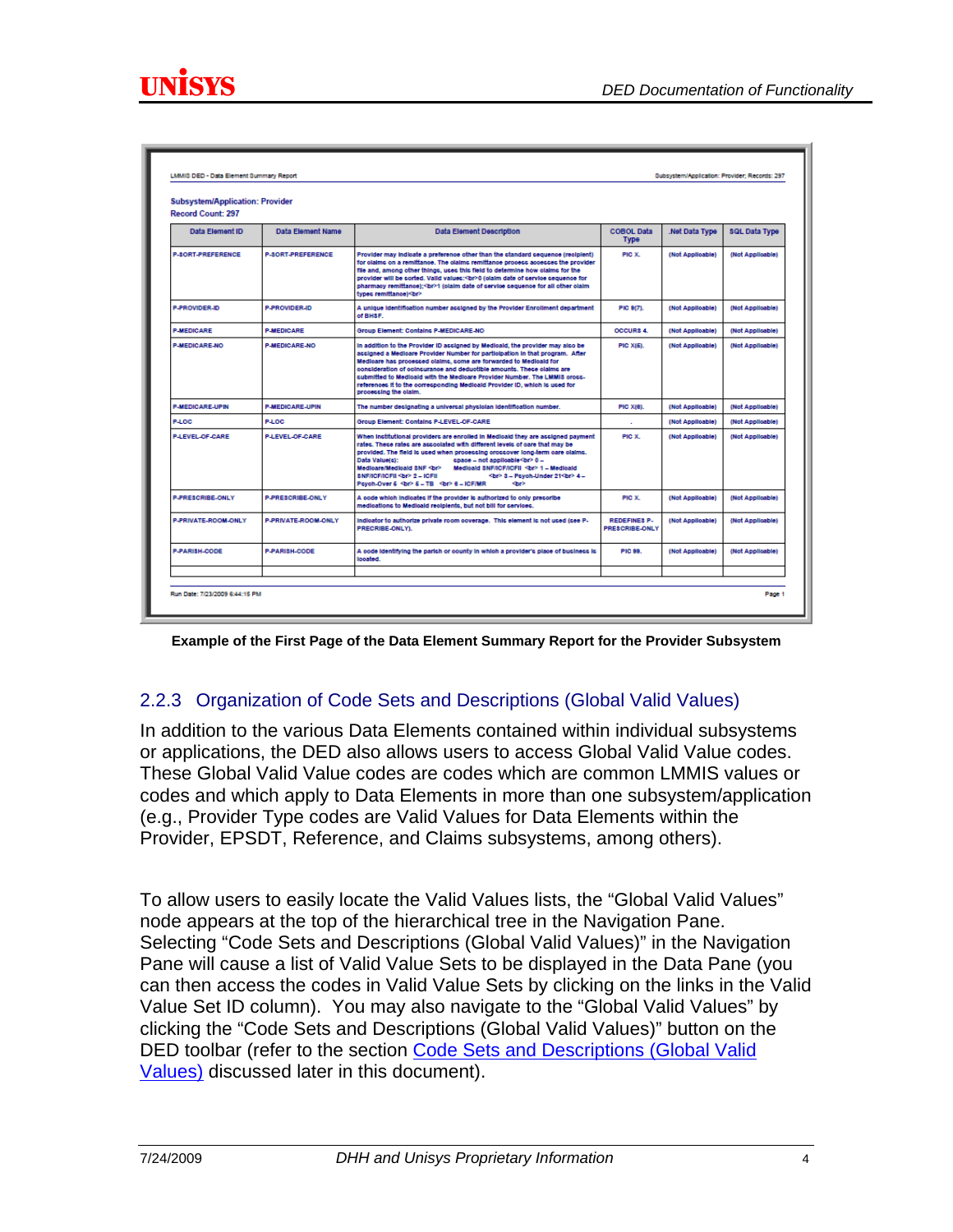The list of Valid Value Sets in the Data Pane may be sorted in ascending/descending order by Valid Value Set ID, Name, or Description columns by selecting the column name and sort order from the Sort Order dropdown box.

Users may also print a Valid Value Set Summary Report of all the Valid Value Sets by clicking the Print Summary Listing link (a sample of this report follows the illustration below). An illustration of the functionality of LMMIS Code Sets and Descriptions (Global Valid Values) is shown below:

| <b>LMMIS Home <math>\left  \right </math> Search</b>                                                                                           |                                                                |                                    | $\Box$ Print   $\Omega$ Print Preview   $\gg$ Advanced/Simple View   $\gg$ Tab/Non Tabbed View   $\Omega$ Relp ( $\Box$ Code Sets and Descriptions (Global Valid Values)                                                                                                                                                                                                                                    |                                                                                                                |
|------------------------------------------------------------------------------------------------------------------------------------------------|----------------------------------------------------------------|------------------------------------|-------------------------------------------------------------------------------------------------------------------------------------------------------------------------------------------------------------------------------------------------------------------------------------------------------------------------------------------------------------------------------------------------------------|----------------------------------------------------------------------------------------------------------------|
| EL SE LMMIS DED<br>Code Sets and Descriptions (Global<br>Valid Values)                                                                         | Code Sets and Descriptions (Global Valid Values).              |                                    | click link to print Valid<br>access the Global Valid Value Sets in two ways                                                                                                                                                                                                                                                                                                                                 | <b>Print Summary Listing</b><br><b>Value Set Summary Report</b><br><b>Nome Patientimbers may vary.</b>         |
| <b>El impoursystems and Applications</b><br>$\Box$ Claims<br><b>H Ca</b> Decision Support System (DSS)<br><b>B</b> CO EMC<br><b>FILE</b> EPSDT | Record 1 to 46 of 46 Records<br>Display 100 Y Records Per Page |                                    |                                                                                                                                                                                                                                                                                                                                                                                                             | Sort Order Valid Value Set ID - ascending<br>Valid Value Set ID - ascending<br>Valid Value Set ID - descending |
| <b>El</b> Internet Applications<br><b>El Col</b> Intranet Applications<br>$H \nightharpoonup$ ISIS                                             | Valid Value Set ID<br>Aid Category                             | <b>Name</b><br><b>Aid Category</b> | <b>Description</b><br>Aid Category                                                                                                                                                                                                                                                                                                                                                                          | Name - ascending<br>Name - descending<br>Description - ascending                                               |
| <b>FILL</b> MDW<br>E <b>C</b> MEVS<br>E Pre-Cert                                                                                               | <b>Bill Frequency Codes</b>                                    | <b>Bill Frequency Codes</b>        | Bill Type Code: a NUBC (National Uniform Billing Committee) code indicating the specific t Description - descending<br>frequency. This column can be used to identify admissions, discharget, and interim billings. Applicable to UB92 (837) claim types:<br>01 (inpatient hosp), 02 (LTC/NH), 03 (outpatient), 06 (Home Health), 14 (Medicare cross-over institutional) 16 (HCBS services)                 |                                                                                                                |
| <b>El Co</b> Provider<br>El C Recipient                                                                                                        | <b>Bill Type/Class Codes</b>                                   | <b>Bill Type/Class Codes</b>       | Bill Type Code: a NUBC (National Uniform Billing Committee) code indicating the specific type of facilty, bill classification, and<br>frequency. This column can be used to identify admissions, discharges, and interim billings. Applicable to UB92 (837I) claim types:<br>01 (inpatient hosp), 02 (LTC/NH), 03 (outpatient), 06 (Home Health), 14 (Medicare cross-over institutional) 16 (HCBS services) |                                                                                                                |
| <b>E</b> Reference<br>File State Paid Claims (SPC)                                                                                             | Claim Category of Service                                      | Claim Category of Service          | Claim Category of Service                                                                                                                                                                                                                                                                                                                                                                                   |                                                                                                                |
| File Third Party Liability (TPL)                                                                                                               | Claim Hospital Value Codes                                     | Claim Hospital Value Codes         | Claim Value Code: a code identifying data of a monetary nature which relates to the hospital stay.                                                                                                                                                                                                                                                                                                          |                                                                                                                |
|                                                                                                                                                | Claim Modifier                                                 | Claim Modifier                     | Claim Modifier                                                                                                                                                                                                                                                                                                                                                                                              |                                                                                                                |
| <b>Hinks to codes in each Valid Value Set</b>                                                                                                  | Claim Status                                                   | Claim Status                       | Claim Status                                                                                                                                                                                                                                                                                                                                                                                                |                                                                                                                |
|                                                                                                                                                | Claim Type                                                     | Claim Type                         | Claim Type                                                                                                                                                                                                                                                                                                                                                                                                  |                                                                                                                |
|                                                                                                                                                | Coverage Cancel Reason Code                                    | Coverage Cancel Reason Code        | Coverage Cancel Reason Code                                                                                                                                                                                                                                                                                                                                                                                 |                                                                                                                |
|                                                                                                                                                | Dental Surfaces Codes                                          | Dental Surfaces Codes              | <b>Dental Surfaces Codes</b>                                                                                                                                                                                                                                                                                                                                                                                |                                                                                                                |
|                                                                                                                                                | <b>Error Codes</b>                                             | <b>Error Codes</b>                 | <b>Error Codes</b>                                                                                                                                                                                                                                                                                                                                                                                          |                                                                                                                |
|                                                                                                                                                | <b>Extending Codes</b>                                         | <b>ISIS Sub-object codes</b>       | <b>KISSIA</b>                                                                                                                                                                                                                                                                                                                                                                                               |                                                                                                                |

| LMMIS DED - Valid Value Set Summary Report                                                         | Subsystem/Application: Code Sets and Descriptions (Global Valid Values)        | Subsystem/Application: Code Sets and Descriptions (Global Valid Values); Records: 47                                                            |
|----------------------------------------------------------------------------------------------------|--------------------------------------------------------------------------------|-------------------------------------------------------------------------------------------------------------------------------------------------|
| <b>Record Count: 47</b>                                                                            |                                                                                |                                                                                                                                                 |
| Valid Value Set ID                                                                                 | Valid Value Set                                                                | Valid Value Set Description                                                                                                                     |
| <b>Provider Type</b>                                                                               | <b>Provider Type Codec</b>                                                     | These are the LMMIS provider type codes.                                                                                                        |
| <b>Provider Specialty</b>                                                                          | <b>Provider Specialty</b>                                                      | <b>Provider Specialty</b>                                                                                                                       |
| <b>Claim Type</b>                                                                                  | <b>Claim Type</b>                                                              | <b>Claim Type</b>                                                                                                                               |
| Claim Status                                                                                       | Claim Status                                                                   | Claim Status                                                                                                                                    |
| <b>Claim Modifier</b>                                                                              | <b>Claim Modifier</b>                                                          | <b>Claim Modifier</b>                                                                                                                           |
| <b>Type Cace</b>                                                                                   | <b>Type Case</b>                                                               | <b>Type Case</b>                                                                                                                                |
| Ald Category                                                                                       | Ald Category                                                                   | <b>Ald Category</b>                                                                                                                             |
| <b>Error Codes</b>                                                                                 | <b>Error Codes</b>                                                             | <b>Error Codes</b>                                                                                                                              |
| Claim Category of Service                                                                          | Claim Category of Service                                                      | Claim Category of Service                                                                                                                       |
| <b>Type of Service Code</b>                                                                        | <b>Type of Service Code</b>                                                    | <b>Type of Service Code</b>                                                                                                                     |
| ISIS Sub-object codes                                                                              | 1313 Sub-object codes                                                          | ISIS Sub-object codes                                                                                                                           |
| Language codes                                                                                     | Language codes                                                                 | Language codes                                                                                                                                  |
| M&I& FTO& podec                                                                                    | MSIS FTOS ooder.                                                               | Medicald Statistical Information System Federal Type Of Service codes                                                                           |
| <b>Medicald Statistical</b><br>Information System<br><b>Maintenance Assistance</b><br>Status codes | Medicald Statistical Information System<br>Maintenance Accictance Status codes | A code indicating an eligible's maintenance assistance status.                                                                                  |
| MSIS Program type codes                                                                            | M818 Program type codes                                                        | M818 Program type oodes                                                                                                                         |
| <b>LTC LOC codes</b>                                                                               | <b>LTC LOC oodes</b>                                                           | <b>LTC LOC oodes</b>                                                                                                                            |
| <b>Medicare Dual Eligibility</b><br>Codec                                                          | <b>Medicare Dual Eligibility Codes</b>                                         | <b>Medicare Dual Eligibility Codes</b>                                                                                                          |
| Parish and Region Codes                                                                            | <b>Parish and Region Codes</b>                                                 | Parich Codec (recipient and provider) and Region Codec (provider, recipient Medicald, recipient CommunityCARE, and<br>Drug Utilization Review). |
| <b>Patient Status oodes</b>                                                                        | Patient Status codes                                                           | Patient Status codes                                                                                                                            |
| Place of Service codes                                                                             | Place of Service codes                                                         | Place of Service codes                                                                                                                          |
|                                                                                                    |                                                                                |                                                                                                                                                 |

#### **Code Sets and Descriptions (Global Valid Values) Summary Listing Web Page**

#### **Example of First Page of Valid Value Set Summary Report**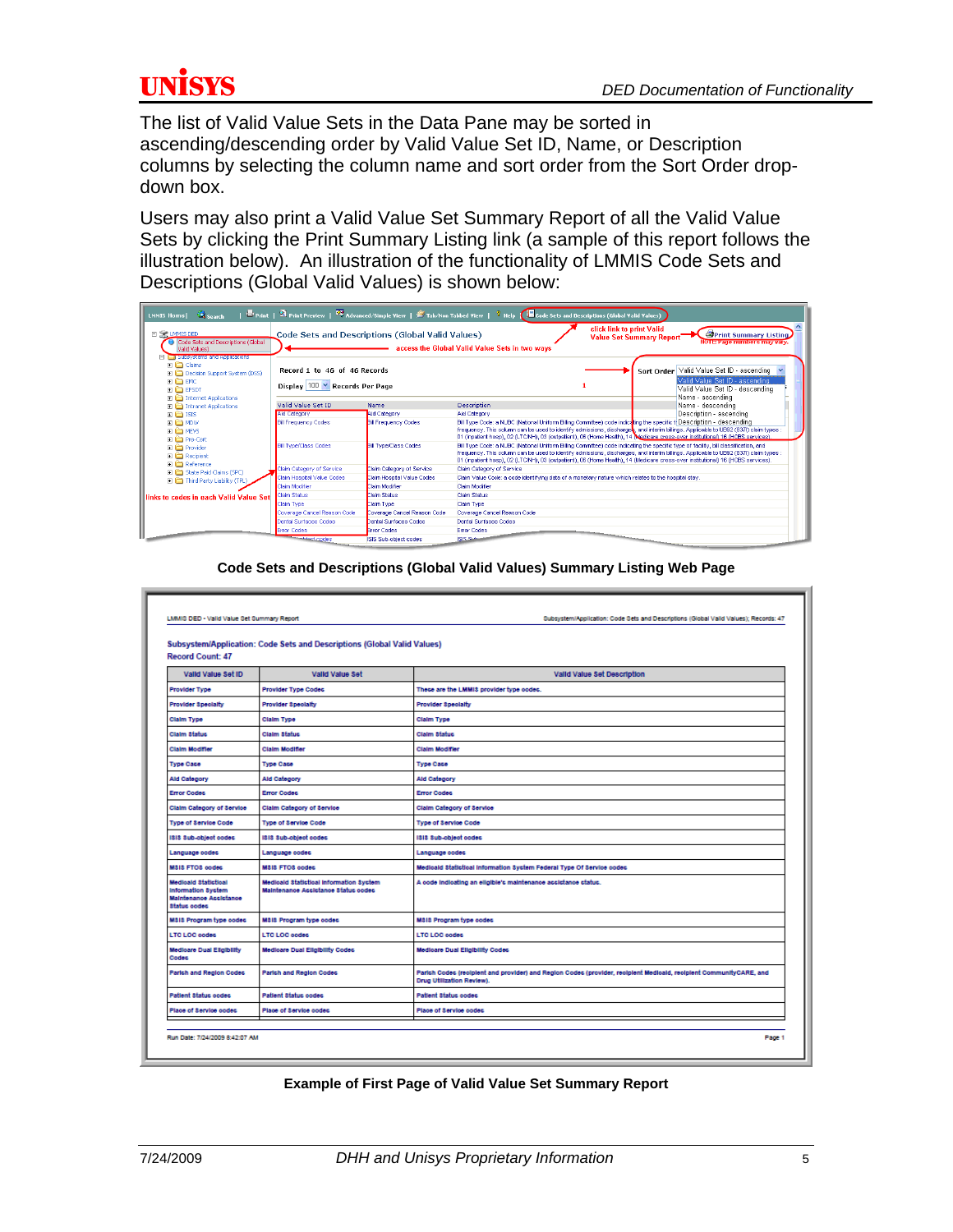## <span id="page-8-0"></span>**3.0 DED ACCESS ROLES**

The DED contains the following access roles:

- **Default User**
- **System Administrator**

#### **3.1 Default User**

The Default User role provides all authorized Unisys and DHH personnel with read-only access to the DED application. Default Users can perform the following operations in the DED application:

- Search for Data Elements using keyword(s) or phrase(s)
- Navigate search results
- Navigate and view Data Element-related information by subsystem/application
- Utilize toolbar buttons to return to the search page, print-preview and print the current page, toggle between advanced and simple views, and toggle between tab and non-tab view.

The Default User Role CANNOT perform the following operations:

- Add content
- Modify content
- Delete content

The ability to add/modify/delete DED content is the sole responsibility of the Unisys DED System Administrator(s).

### **3.2 System Administrator**

The System Administrator role is intended to provide selected Unisys personnel with full access and use of the DED application to allow for the addition of future subsystems/applications data elements to the DED and for the maintenance and modification of existing subsystems/applications data elements and Valid Value Sets. In addition to the access rights afforded the Default User role, the System Administrator role has the ability to add, modify, and delete information within the DED.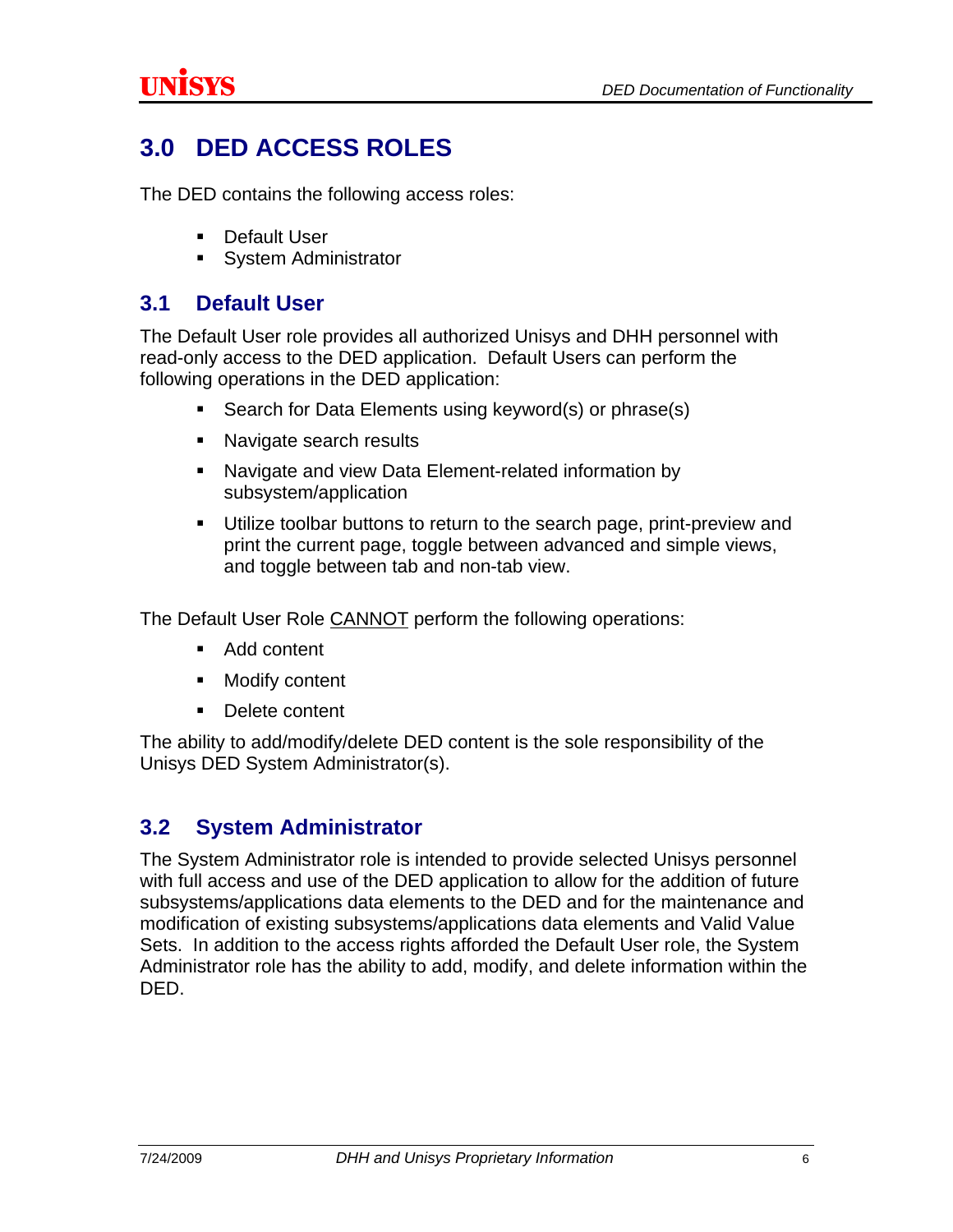## <span id="page-9-0"></span>**4.0 ACCESSING THE DED**

### **4.1 Security and Access Rights**

The DED is currently available on the LMMIS Intranet staging server. Upon implementation to production, the application for default users will be available for viewing via the production LMMIS Intranet site to all DHH Medicaid-related staff and Unisys-LMMIS personnel who have access to the LMMIS Intranet.

System Administrator access to the DED will be via the LMMIS Inquiry (SPT) Intranet application, in which a user id and password will be required and a DED application request with 'DEDSysAd' access type granted by the SPT Webmaster.

### **4.2 Post-Implementation Access to the DED**

Post-implementation access to the DED for default users will be available via the 'Data Element Dictionary' link on the LMMIS Intranet home page and will be located under the 'Documentation' heading of the navigation index on the left side of the page, as illustrated below:



**LMMIS Intranet Home Page: Default User Access**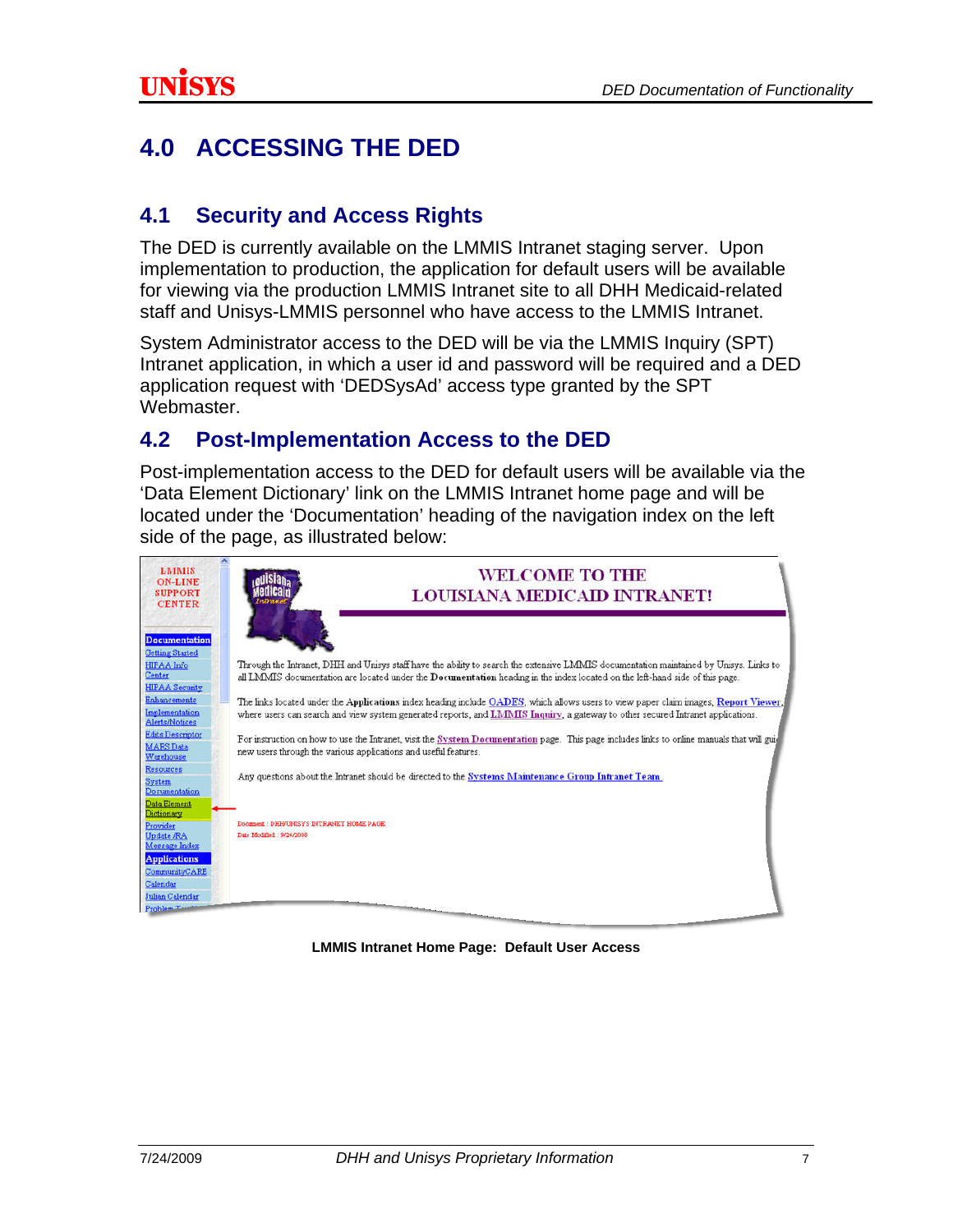### <span id="page-10-0"></span>**5.0 OVERVIEW OF EXISTING DED FUNCTIONALITY**

The following is an overview of the functionality currently available in the DED application:

- Selecting Data Elements for viewing using the Navigation Pane
- Viewing Data Element Detailed Information in the Data Pane
- Selecting Code Sets and Descriptions (Global Valid Value Sets) for viewing using the Navigation Pane and Tool Bar
- Viewing, sorting, and printing Global Valid Value Sets via the Data Pane
- **Data Element Searching**
- **Print-Preview current Web page displayed**
- Print current Web page displayed
- **Toggling between Advanced and Simple views (i.e., Hiding the** Navigation Pane)
- **Toggling between Tabbed and Non-Tabbed Views of both data** element detail and valid value set detail.
- Administrative Functions to add/change/delete DED content and perform folder management (for System Administrator users only)
- Online feedback feature
- **Online Help Documentation**

### **5.1 Toolbar**

The DED application contains a toolbar located at the top of each page that allows the user quick access to many useful functions. This toolbar remains available at all times. An overview of the functionality provided by each button in the default user toolbar follows and is in order of the toolbar's buttons from left to right:

|                                                                 |                                               |                                                       |                                                                                  |                                     |                                         |                                          | LMMIS Home   Search   Sprint   3 Print Preview   $\overline{\mathfrak{B}}$ Advanced/Simple View   Stab/Non Tabbed View   ? Help   $\overline{\mathbf{B}}$ Code Sets and Descriptions (Global Valid Values) |
|-----------------------------------------------------------------|-----------------------------------------------|-------------------------------------------------------|----------------------------------------------------------------------------------|-------------------------------------|-----------------------------------------|------------------------------------------|------------------------------------------------------------------------------------------------------------------------------------------------------------------------------------------------------------|
|                                                                 |                                               |                                                       |                                                                                  |                                     |                                         |                                          |                                                                                                                                                                                                            |
| returns user<br>to LMMIS<br><b>Intranet</b><br><b>Home Page</b> | opens the<br>data<br>element<br>seach<br>pane | prints the<br>current<br>DED Web<br>page<br>displayed | online print<br>preview of<br>the current<br><b>DED Web</b><br>page<br>displayed | display/hide the<br>navigation pane | display DED info in<br>tab/non-tab view | accesses<br><b>DED</b><br>online<br>help | displays the list of common LMMIS<br>code sets (Global Valid Value sets)                                                                                                                                   |

**DED Toolbar (Default User)**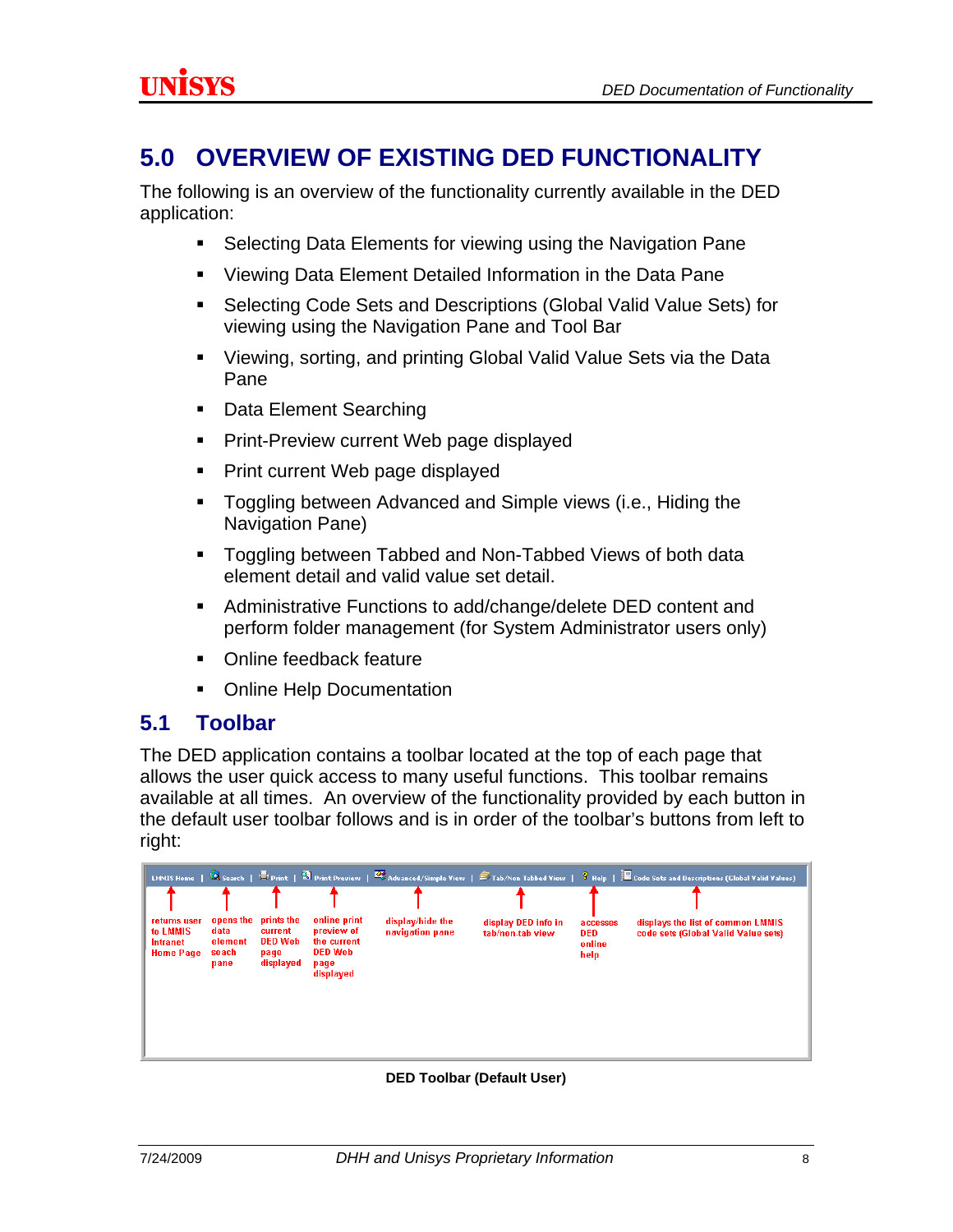<span id="page-11-0"></span>

#### 5.1.1 LMMIS Home

The 'LMMIS Home' link enables you to return to the LMMIS Intranet Home Page, which is the page default users access the DED application from. This link allows you to return to LMMIS Intranet home page to perform other Intranet related tasks versus closing your Web browser, which would close all Web applications running/session.

#### 5.1.2 Search

Clicking the 'Search' button  $(3)$  will display the DED's Search pane which allows the user to search for individual data elements by entering a search string. The user can 'qualify/limit' a search in two ways: 1) by the words entered in the search string (search by 'Any of the Words' entered, 'All of the Words' entered, or the 'Exact Phrase' entered) and 2) the data platform to search in ('Mainframe', 'Data Warehouse', or 'Unassigned').

An illustration of the Search pane and a more detailed description of its functionality are provided in the "Detailed Description of Functionality" section, presented later in this document.

#### 5.1.3 Print

Users may print any Web page in the DED by clicking Print button  $(\mathbb{B}_{\text{point}})$  in the toolbar and following the standard print procedure for Microsoft Windows applications (**note** that only data in the data pane will print; the navigation pane will not print).

**NOTE:**There are two methods available for printing DED information. The printing function described above represents the print functionality provided by the DED application. Your Web browser (likely Microsoft Internet Explorer) also has print functionality built-in which can be accessed via your Web-browser's File menu. However, the 'Print Preview' and 'Print' functionality available through your Web browser will display the preview and print out differently than via the DED application. **In order to yield printing results which most closely match how the DED displays the information online, it is recommended that you use the DED's built-in print functionality which can be accessed from the toolbar as described above.**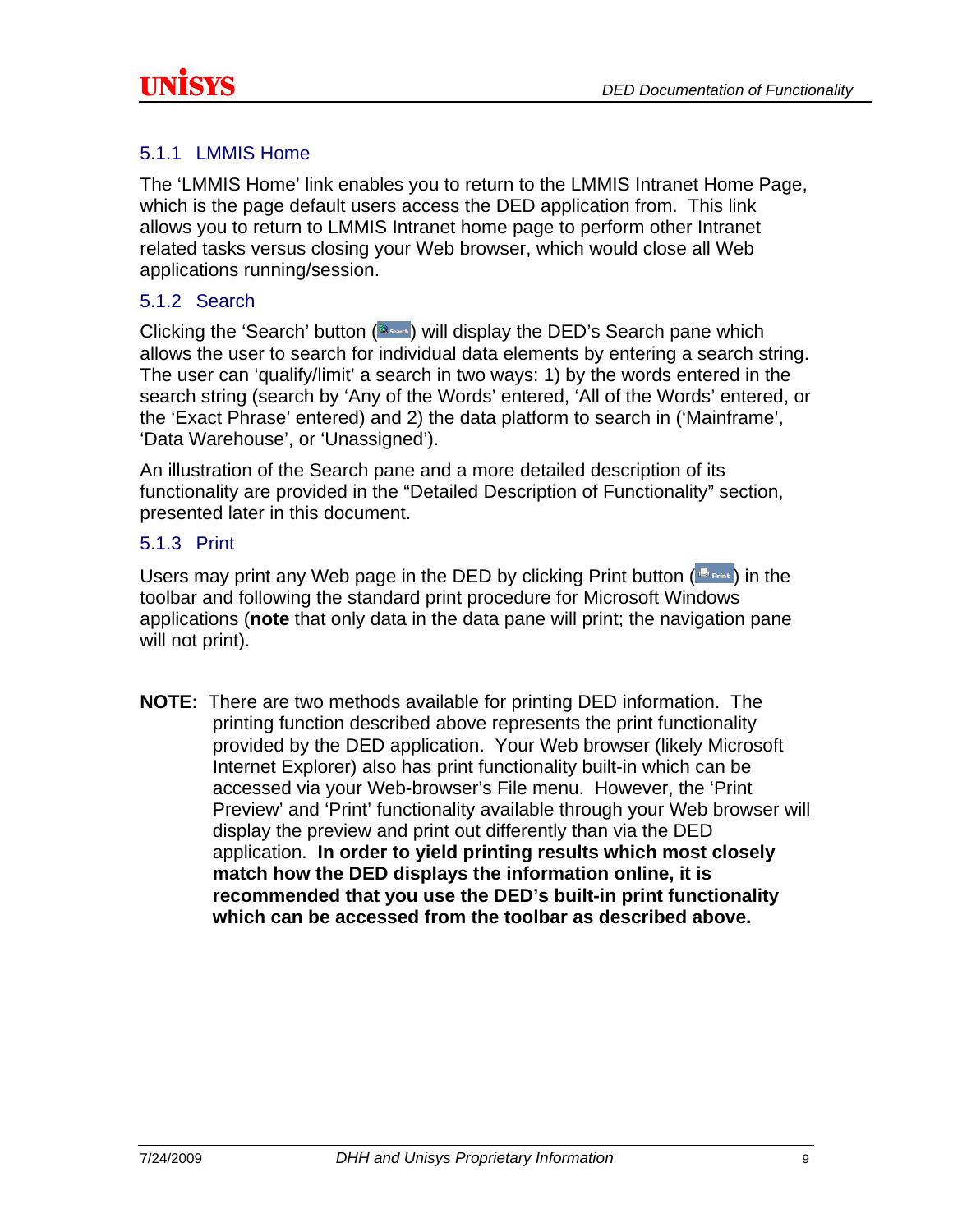<span id="page-12-0"></span>

#### 5.1.4 Print Preview

Users may 'online preview' how a given DED Web page will look when it is printed by clicking the 'Print Preview' button  $\left(\frac{R_1}{R_1}\right)$  on the toolbar. This feature provides an accurate print-preview of the information viewed in the data pane of any DED Web page viewed (**note** the navigation pane is not displayed in print-preview).

Typical DED information that can be print-previewed before printing includes data element summary listings and detail, Global Valid Value Sets summary listings and detail, and data element search results.

#### 5.1.5 Advanced/Simple View

Users may turn on/off the Navigation Pane within the DED to allow additional screen space for viewing detailed information in the data pane. These views are referred to in the DED application as Advanced View (includes the navigation pane) and Simple View (does not include the navigation pane), as discussed and illustrated in the following sections.

#### *5.1.5.1 Advanced View*

In Advanced View, the Navigation Pane is displayed on the left-side of the Web page. It contains a link to the Global Valid Value Sets at the top of the pane and displays LMMIS Subsystems and Applications folders that enable a user to expand and access data elements. Selection of a specific item in the Navigation Pane will cause its related details to be displayed in the right pane (Data Pane). The Advanced View is shown below:

| LMMIS Home   Search   U Print   9 Print Preview   9 Advanced/Simple View   2 Tab/Non Tabbed View   7 Help   B Code Sets and Descriptions (Global Valid Values)                                                                                                                                                                                                                                                                                                                                         |                                                                                                                                                                                                                                                                    |  |  |  |  |  |
|--------------------------------------------------------------------------------------------------------------------------------------------------------------------------------------------------------------------------------------------------------------------------------------------------------------------------------------------------------------------------------------------------------------------------------------------------------------------------------------------------------|--------------------------------------------------------------------------------------------------------------------------------------------------------------------------------------------------------------------------------------------------------------------|--|--|--|--|--|
| E SC LMMIS DED<br>Code Sets and Descriptions (Global<br>Valid Values)<br>□ cobsystems and Applications<br>$\boxplus$ $\Box$ Claims<br>Decision Support System (DSS)<br><b>EI EE EMC</b><br><b>EI EPSDT</b><br>Internet Applications<br>Intranet Applications<br>$\boxplus$ $\bigoplus$ ISIS<br>田 白 MDW<br><b>EI E</b> MEVS<br><b>⊞</b> Pre-Cert<br>田 □ Provider<br>$\Box$ Recipient<br><b>E</b> Reference<br>El Catate Paid Claims (SPC)<br>File Third Party Liability (TPL)<br><b>Navigation Pane</b> | *toggle to Advanced View<br>Welcome to the Louisiana Medicaid Data Element Dictionary<br>Enter a search string:<br><b>Search</b><br>All of the words<br>O Any of the words<br>C Exact Phrase<br>Platform: Mainframe Data Warehouse Dunassigned<br><b>Data Pane</b> |  |  |  |  |  |

#### **DED in Advanced View**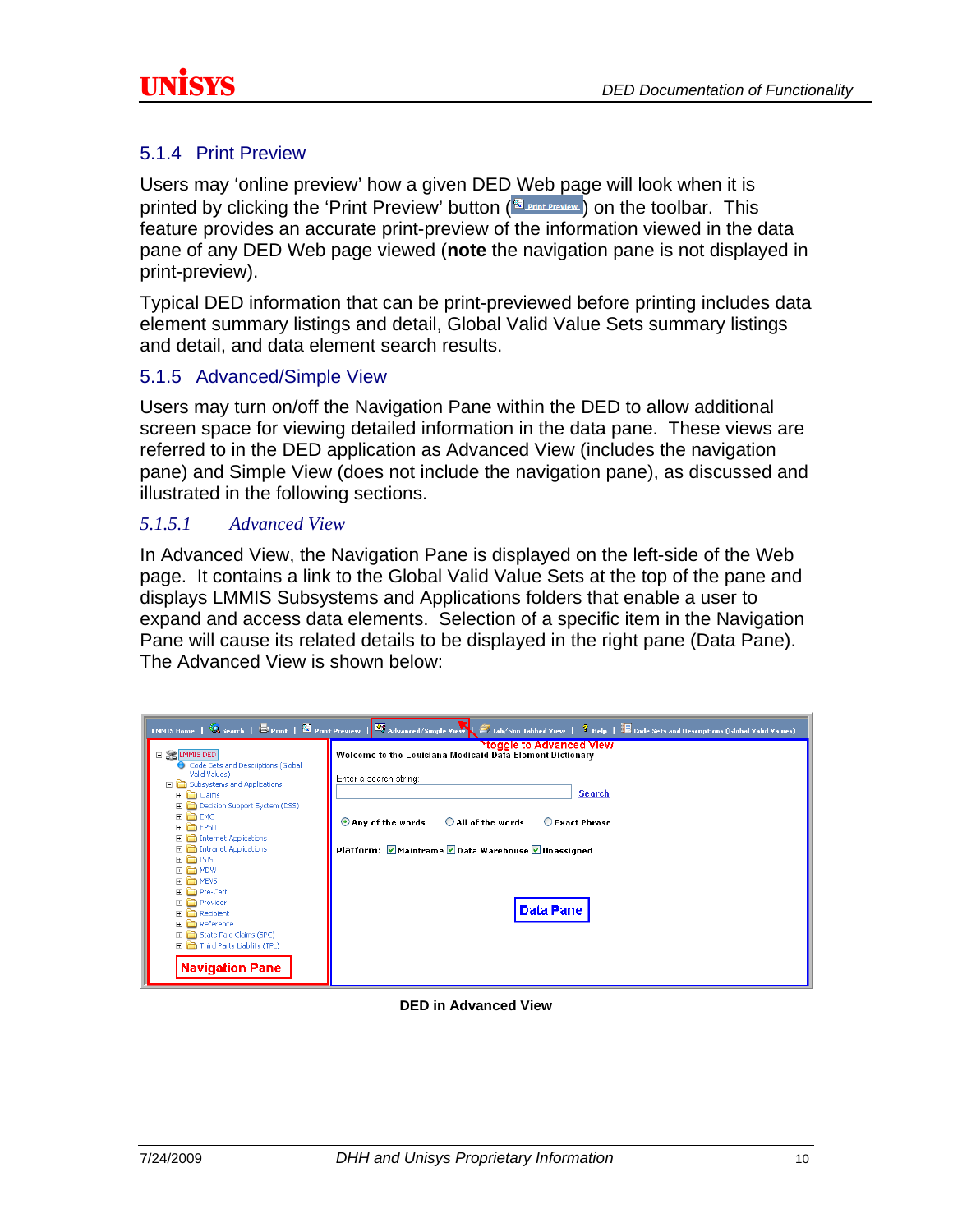#### <span id="page-13-0"></span>*5.1.5.2 Simple View*

In Simple View, the Navigation Pane is hidden and the information that was displaying in the Data Pane in Advanced View (see illustration above) is now displaying in 'full-screen' mode, as illustrated below:

|                                                                                           | EMMIS Home   Search   Eprint   3 Print Preview   27 Advanced/Simple View   Z Tab/Non Tabbed View   7 Help   Z Code Sets and Descriptions (Global Valid Values) |  |  |  |  |  |  |
|-------------------------------------------------------------------------------------------|----------------------------------------------------------------------------------------------------------------------------------------------------------------|--|--|--|--|--|--|
| <b>Welcome to the Louisiana Medicaid Data Element Dictionary</b><br>toggle to Simple View |                                                                                                                                                                |  |  |  |  |  |  |
| Enter a search string:<br><b>Search</b>                                                   |                                                                                                                                                                |  |  |  |  |  |  |
| All of the words<br><b>O</b> Exact Phrase<br>Any of the words                             | <b>Data Pane</b>                                                                                                                                               |  |  |  |  |  |  |
| Platform: Ø Mainframe Ø Data Warehouse Ø Unassigned                                       |                                                                                                                                                                |  |  |  |  |  |  |

**DED in Simple View** 

#### 5.1.6 Toggle between Tab View and Non Tabbed View

When viewing the detailed information for a Data Element or a Global Valid Value Set, you can choose to view the information in either "Tab View" or "Non-Tabbed View".

To change from Tab View to Non Tabbed View, or vice versa, click the "Tab/ Non Tabbed View  $(\Box)$  button on the DED toolbar. These views and this button are described and illustrated below.

#### *5.1.6.1 Tab View*

Tab View displays the detailed information for a Data Element or Valid Value Set in 'tabs', positioned horizontally across the middle area of a DED Web page. Each tab is designed to hold specific, detailed, information and contains a link which, when clicked, will display the contents of the tab. An example of a data element in Tab View with the Global Valid Values tab selected is illustrated below:

|                                            | LMMIS Home   $\bigotimes$ Search   $\bigotimes$ Print   $\bigotimes$ Print Preview   $\bigotimes$ Advanced/Simple View   $\bigotimes$ Tab/Non Tabbed View | $\frac{1}{3}$ Help $\frac{1}{3}$ Code Sets and Descriptions (Global Valid Values) |  |  |  |
|--------------------------------------------|-----------------------------------------------------------------------------------------------------------------------------------------------------------|-----------------------------------------------------------------------------------|--|--|--|
|                                            |                                                                                                                                                           |                                                                                   |  |  |  |
| Data Element ID A-CLAIM-TYP                |                                                                                                                                                           | click to toggle to Tab View                                                       |  |  |  |
| Data Element Name A-CLAIM-TYP              |                                                                                                                                                           |                                                                                   |  |  |  |
|                                            | <b>Description</b> Claim Type Code: identifies differing types of claims submitted by providers.                                                          |                                                                                   |  |  |  |
| <b>Subsystem/Application</b> Claims        |                                                                                                                                                           |                                                                                   |  |  |  |
| <b>SQL Data Type</b> (Not Applicable)      |                                                                                                                                                           |                                                                                   |  |  |  |
| <b>NET Data Type</b> (Not Applicable)      |                                                                                                                                                           |                                                                                   |  |  |  |
| <b>COBOL Data Type</b> PIC 99              |                                                                                                                                                           |                                                                                   |  |  |  |
| <b>Usage Notes</b>                         | <b>Global Valid Values tab selected</b>                                                                                                                   |                                                                                   |  |  |  |
| <b>Source</b>                              |                                                                                                                                                           |                                                                                   |  |  |  |
| Local Valid Values                         | Global Valid Values Platforms Data Bements Hits                                                                                                           |                                                                                   |  |  |  |
| Ε<br>Global Valid Values (1 items) □ Audit |                                                                                                                                                           |                                                                                   |  |  |  |
| Valid Value Set ID                         | Valid Value Set Name                                                                                                                                      | Local Description                                                                 |  |  |  |
| Claim Type                                 | Claim Type                                                                                                                                                |                                                                                   |  |  |  |

**'A-CLAIM-TYP' Data Element Detail in Tab View**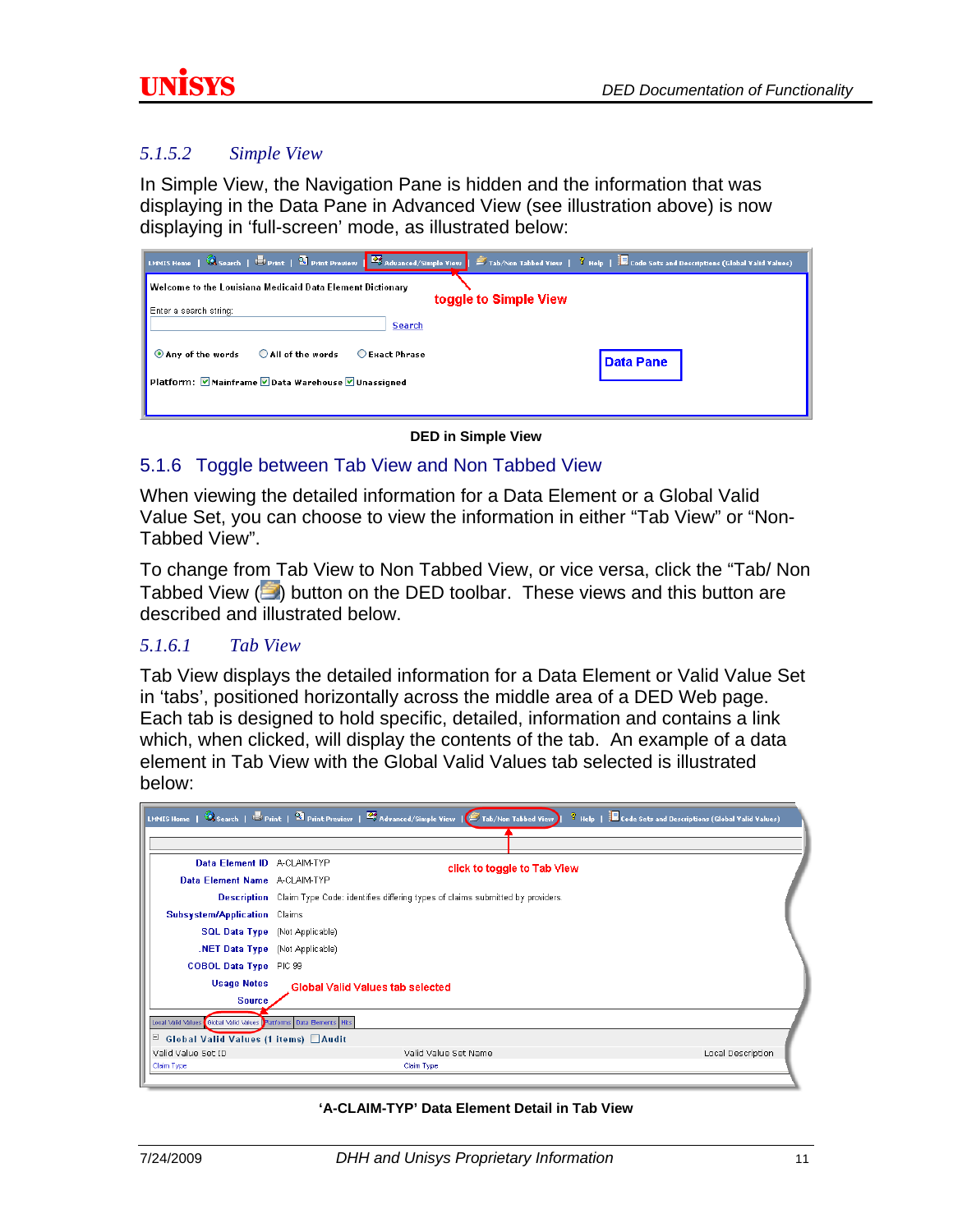### <span id="page-14-0"></span>*5.1.6.2 Non Tabbed View*

Non-Tabbed View displays detailed information for a Data Element or a Valid Value Set vertically down the Web page in list format instead of horizontally in Tab format. From an informational standpoint, the information provided in Non Tabbed View is the same as what is shown in Tab View. The only difference between the two views is that in Tab View, the page will only display the selected tab's detail information, whereas in Non-Tabbed View all detail information is displayed vertically down the Web page.

For example, displaying the same 'A-CLAIM-TYP' Data Element Detail in Non-Tabbed View below versus Tab View shown above results in the following:

| LMMIS Home $\ \cdot\ $ Search $\ \cdot\ $ Print   $\mathfrak A$ Print Preview   $\mathfrak A$ Advanced/Simple View   $\mathfrak A$ Tab/Non Tabbed View |                                                                                           |                      |                                              |                                 | <b>3</b> Help   Code Sets and Descriptions (Global Valid Values) |  |
|--------------------------------------------------------------------------------------------------------------------------------------------------------|-------------------------------------------------------------------------------------------|----------------------|----------------------------------------------|---------------------------------|------------------------------------------------------------------|--|
|                                                                                                                                                        |                                                                                           |                      |                                              |                                 |                                                                  |  |
| Data Element ID A-CLAIM-TYP                                                                                                                            |                                                                                           |                      |                                              |                                 |                                                                  |  |
| Data Element Name A-CLAIM-TYP                                                                                                                          |                                                                                           |                      |                                              | click toggle to Non Tabbed View |                                                                  |  |
|                                                                                                                                                        | Description Claim Type Code: identifies differing types of claims submitted by providers. |                      |                                              |                                 |                                                                  |  |
| <b>Subsystem/Application</b> Claims                                                                                                                    |                                                                                           |                      |                                              |                                 |                                                                  |  |
| <b>SQL Data Type</b> (Not Applicable)                                                                                                                  |                                                                                           |                      |                                              |                                 |                                                                  |  |
| .NET Data Type (Not Applicable)                                                                                                                        |                                                                                           |                      |                                              |                                 |                                                                  |  |
| <b>COBOL Data Type</b> PIC 99                                                                                                                          |                                                                                           | Non-Tabbed View      |                                              |                                 |                                                                  |  |
| <b>Usage Notes</b>                                                                                                                                     |                                                                                           |                      |                                              |                                 |                                                                  |  |
| <b>Source</b>                                                                                                                                          |                                                                                           |                      |                                              |                                 |                                                                  |  |
| <b>Valid Values</b><br>(None)                                                                                                                          |                                                                                           |                      |                                              |                                 |                                                                  |  |
| Global Valid Values (1 items) Audit<br>Valid Value Set ID                                                                                              |                                                                                           | Valid Value Set Name |                                              |                                 | Local Description                                                |  |
| Claim Type                                                                                                                                             |                                                                                           | Claim Type           |                                              |                                 |                                                                  |  |
| E<br>Platforms (1 items) □ Audit<br>Mainframe                                                                                                          |                                                                                           |                      |                                              |                                 |                                                                  |  |
| □ Data Elements (1 items) □ Audit                                                                                                                      |                                                                                           |                      |                                              |                                 |                                                                  |  |
| DataElement ID                                                                                                                                         |                                                                                           | DataElement Name     |                                              |                                 | Local Description                                                |  |
| CLQ_Claim_Type                                                                                                                                         |                                                                                           | CLQ_Claim_Type       |                                              |                                 |                                                                  |  |
| $\Box$ Hits (16 items)                                                                                                                                 |                                                                                           |                      |                                              |                                 |                                                                  |  |
| Display Name                                                                                                                                           |                                                                                           |                      | Date                                         |                                 |                                                                  |  |
| Hardy, Bryan                                                                                                                                           |                                                                                           |                      | 7/21/2009 1:45:35 PM                         |                                 |                                                                  |  |
| Hardy, Bryan<br>Hardy, Bryan                                                                                                                           |                                                                                           |                      | 7/21/2009 1:44:59 PM<br>7/21/2009 1:44:32 PM |                                 |                                                                  |  |
| Hardy, Bryan                                                                                                                                           |                                                                                           |                      | 7/21/2009 1:30:21 PM                         |                                 |                                                                  |  |
| <b>stanhan</b>                                                                                                                                         |                                                                                           |                      | 7/0/2009 3:45:23 PM                          |                                 |                                                                  |  |

**'A-CLAIM-TYP' Data Element Detail in Non Tabbed View**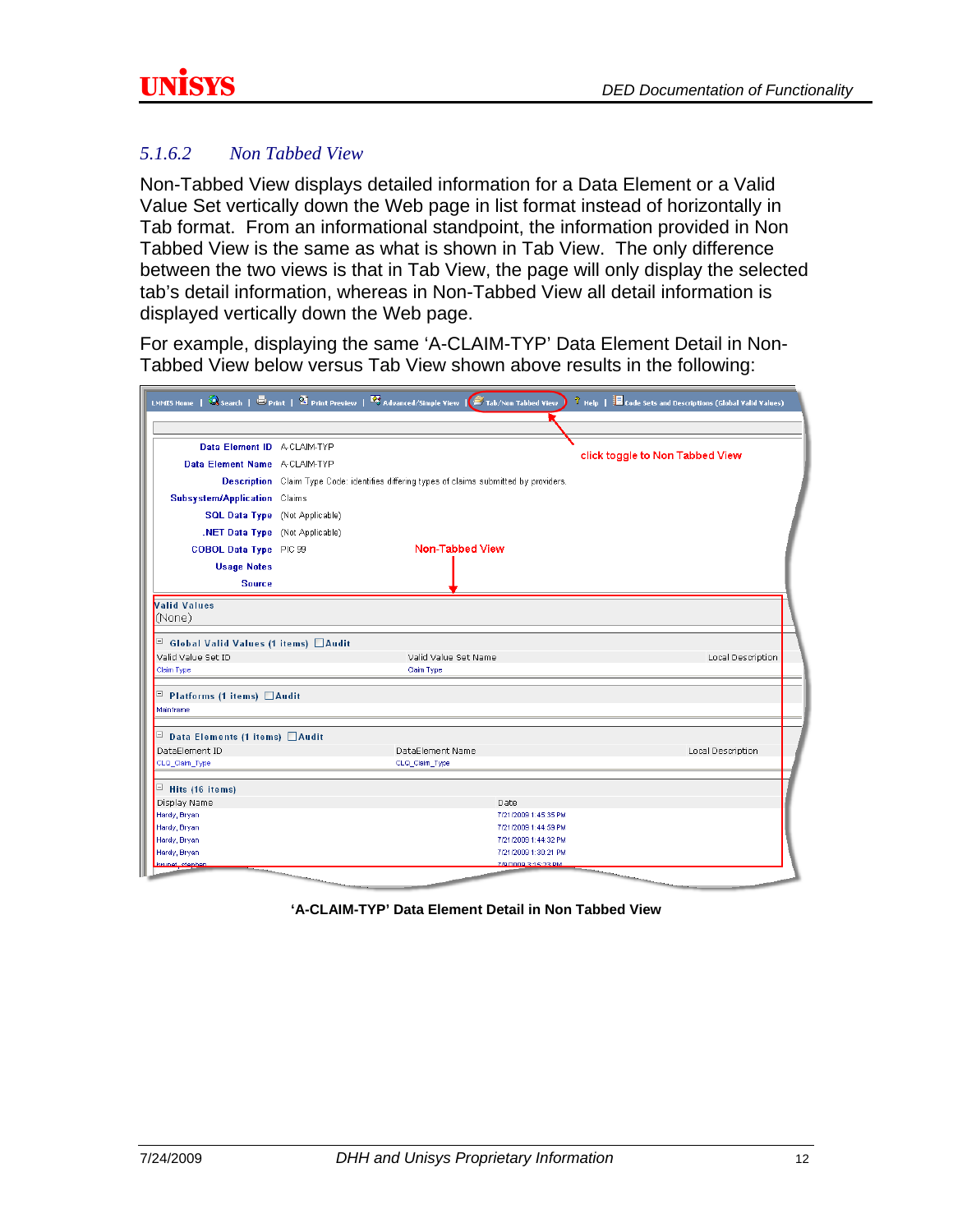<span id="page-15-0"></span>

#### 5.1.7 Online Help

Online Help is available for the DED application by clicking the  $\frac{3}{2}$  Help button located on the DED toolbar. Clicking this button will open the current version of the DED Training Guide in Portable Data Format (PDF).

**Note:** Users will need Adobe Acrobat Reader software to open this file. If they do not have the Adobe Reader, they may download it for free from [http://www.adobe.com.](http://www.adobe.com/)

#### 5.1.8 Code Sets and Descriptions (Global Valid Values)

The last button on the DED toolbar is specific to Global Valid Values. As discussed in the section [Organization of Code Sets and Descriptions \(Global](#page-6-0)  [Valid Values\)](#page-6-0) discussed earlier in this document, Global Valid Values are codes which are common LMMIS values which apply to data elements in more than one LMMIS subsystem or application (e.g., Provider Type codes are valid values for data elements within the Provider, EPSDT, Reference, and Claims subsystems, among others).

In addition to navigating to the "Global Valid Values" by clicking the "Code Sets and Descriptions (Global Valid Values)" button on the DED toolbar, users may also locate the Global Valid Values lists via the "Code Sets and Descriptions (Global Valid Values)" node that appears at the top of the hierarchical tree in the Navigation Pane. Selecting either the Global Valid Values node or button will display the list of Valid Value Sets in the Data Pane.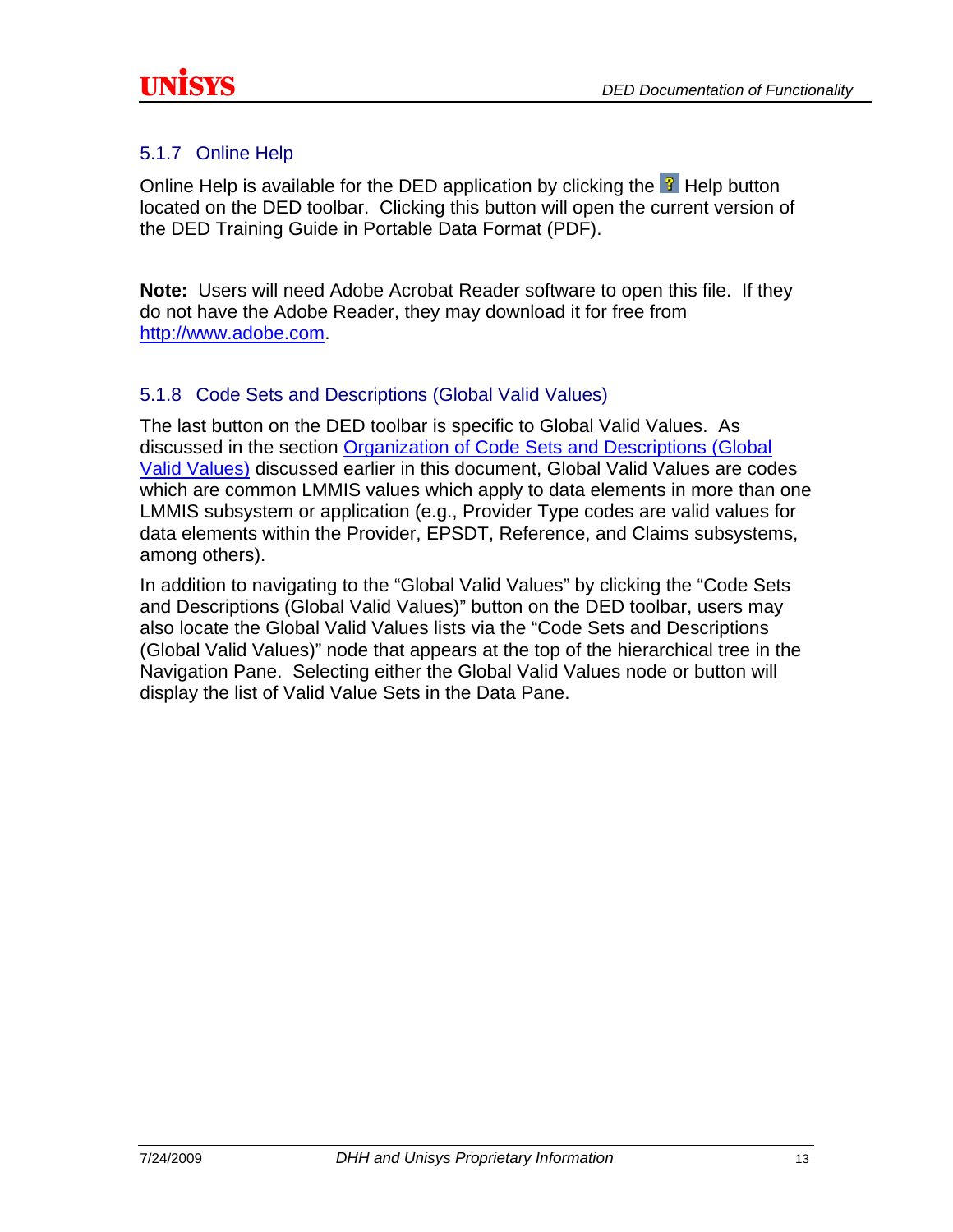### <span id="page-16-0"></span>**6.0 DETAILED DESCRIPTION OF FUNCTIONALITY**

### **6.1 Search Functionality**

#### 6.1.1 Searching Using Keywords and/or Phrases

| LMMIS Home   <b>G</b> Search   S Print   <b>G</b> Print Preview   <sup>G</sup> Advanced/Simple View   $\mathcal{\tilde{E}}$ Tab/Non Tabbed View   3 Help   <b>B</b> Code Sets and Descriptions (Global Valid Values) <sub> </sub> |
|-----------------------------------------------------------------------------------------------------------------------------------------------------------------------------------------------------------------------------------|
| Welcome to the Louisiana Medicaid Data Element Dictionary                                                                                                                                                                         |
| Enter a search string:<br>provider type<br><b>Search</b>                                                                                                                                                                          |
| All of the words<br>$\bigcirc$ Any of the words<br><b>O</b> Exact Phrase                                                                                                                                                          |
| Platform: Ø Mainframe Ø Data Warehouse Ø Unassigned                                                                                                                                                                               |

#### **DED Search Feature**

The DED search feature enables the user to search the DED using keywords or phrases with the following three levels of specificity, from the general to the specific:

- **Any of the words** this type of search enables you to search the DED for information related to **any** word(s) you enter in the search string box. If any word in your search matches any word in a searchable DED or Valid Value Set (VVS) field, then that data element/VVS record will appear in your search results. This type of search is the most general search you can perform.
- **All of the words** this type of search enables you to search the DED for information related to all of the words **collectively**; i.e., this search will return results that contain all of the words entered in the search string box, though the results do **not** have to match the order in which the words are entered. A search match will be displayed as long as **all** the words entered in the search string box are contained somewhere within the matching result. This type of search is more specific than an 'any word' search but not as specific as an 'exact phrase' search.
- **Exact Phrase** this type of search enables you to search the DED for information related to an exact phrase (non context sensitive) entered into the search string box. Only data elements/VVSs that contain the exact words entered and in the exact order entered will be shown in the search results. This is the most specific and targeted search that you can perform in the DED.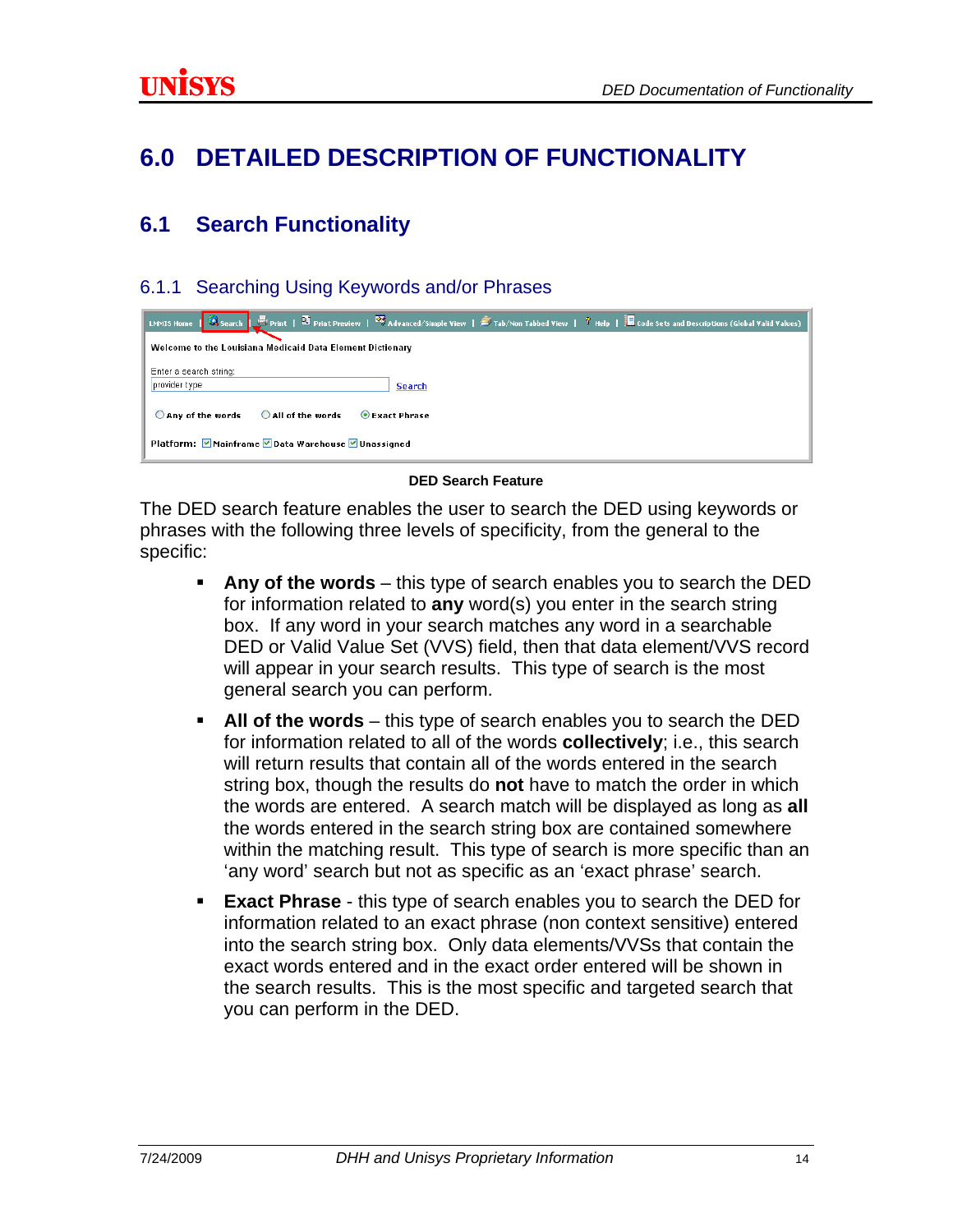#### <span id="page-17-0"></span>6.1.2 Searching by Platform

A user may also limit their search to only those processing platforms (Mainframe, Data Warehouse, or Unassigned) whose data elements they would like to include as part of their search results by checking the boxes next to the name of the platform they want to be included in their search.

Currently, the Data Warehouse platform is comprised of the data elements in the MDW folders; the DSS, Intranet, Internet, and MEVS folders make up the Unassigned platform, and the remainder of the folders comprises the Mainframe platform.

By default, all platforms are checked and the data elements they contain are included in search results.

| $\circ$ Search   $\bullet$ Print   $\circledR$ Print Preview   $\circledR$ Advanced/Simple View   $\circledR$ Tab/Non Tabbed View   $\circledR$ Relp   $\Box$ Code Sets and Descriptions (Global Valid Values)<br><b>LMMIS Home</b>                                                                                                                                                                                                             |
|-------------------------------------------------------------------------------------------------------------------------------------------------------------------------------------------------------------------------------------------------------------------------------------------------------------------------------------------------------------------------------------------------------------------------------------------------|
| Welcome to the Louisiana Medicaid Data Element Dictionary                                                                                                                                                                                                                                                                                                                                                                                       |
| Enter a search string:<br>provider type<br><b>Search</b>                                                                                                                                                                                                                                                                                                                                                                                        |
| All of the words<br>○ Any of the words<br>Exact Phrase<br><b>Search Results</b>                                                                                                                                                                                                                                                                                                                                                                 |
| Platform: ØMainframe ØData Warehouse ØUnassigned                                                                                                                                                                                                                                                                                                                                                                                                |
| Records 1 to 10 of 55 Records<br>×                                                                                                                                                                                                                                                                                                                                                                                                              |
| Pages 1 v of 6 Pages<br>$2 \t3 \t4 \t5$<br>$\mathbf{1}$<br>6<br>Display 10 Y Records Per Page                                                                                                                                                                                                                                                                                                                                                   |
| example of hypertext link to detail information<br>CLP Bill Prov Type (CLP Bill Prov Type)<br>Foundam Date Element Description<br>Provider Type Code: a code which designates the classification of a provider per the state plan (i.e., dentist, pharmacy).                                                                                                                                                                                    |
| CLP Report Prov Type (CLP Report Prov Type)<br>Found in: Data Element Description<br>Provider Type Codes: a code which designates the classification of a provider per the state plan (i.e., dentist, pharmacy), Supposedly, this column represents the TRUE provider type associated<br>with the claim, for reporting purposes. It is either the Billing Provider Type or the Servicing Provider Type, depending on algorithm in CP subsystem. |
| CLP Serv Prov Type (CLP Serv Prov Type)<br>Found in: Data Element Description<br>Provider Type Code: a code which designates the classification of a provider per the state plan (i.e., dentist, pharmacy).                                                                                                                                                                                                                                     |
| PRB Prov Type (PRB Prov Type)<br><b>Found in: Data Element Description</b><br>provider type                                                                                                                                                                                                                                                                                                                                                     |
| EMF-S-REF-PROVIDER-TYPE / EMF-S-REF-PROVIDER-TYPE)<br>Found in: Data Element Description<br>Provider Type Code. A code which designates the classification of a provider per the state plan (i.e., dentist, pharmacy, etc.) and reflects the provider who treats a recipient for a health problem.                                                                                                                                              |
| P-TYPE(P-TYPE)<br>Found in: Data Element Description<br>Provider Type Code: a code which designates the classification of a provider per the state plan (i.e., dentist, pharmacy).                                                                                                                                                                                                                                                              |
| P-ICF1-PER-DIEM / P-ICF1-PER-DIEM)<br><b>Found in: Data Element Description</b><br>A contractually derived per diem rate or percent of charges rate used in calculating claims payments for provider types 80 and 88 and a LOC of 21.                                                                                                                                                                                                           |
| P-HHA-SUPPLIES-RATE (P-HHA-SUPPLIES-RATE)<br>Found in: Data Element Description<br>A contractually derived per diem rate or percent of charges rate used in calculating claims payments for provider type 44 (Home Health Agency).                                                                                                                                                                                                              |
| P-HHA-SUPPLIES-EFF-DATE (P-HHA-SUPPLIES-EFF-DATE)<br>Found in: Data Element Description<br>The effective date of Rate 1 (rate used in calculating claims payments for provider types 80 and 88 and LOC 21). For transportation, this date also applies to Rate 2 (rate used in calculating<br>claims payments for provider type 80 and LOC 22).                                                                                                 |
| P-EMERGENCY-EFF-DATE (P-EMERGENCY-EFF-DATE)<br>Found in: Data Element Description<br>The effective date of Rate 1 (rate used in calculating claims payments for provider types 80 and 88 and LOC 21). For transportation, this date also applies to Rate 2 (rate used in calculating<br>claims payments for provider type 80 and LOC 22).                                                                                                       |
| Records 1 to 10 of 55 Records<br>1 2 3 4 5 6<br>Pages $1 \times$ of 6 Pages<br>Display 10 Y Records Per Page                                                                                                                                                                                                                                                                                                                                    |
|                                                                                                                                                                                                                                                                                                                                                                                                                                                 |

#### 6.1.3 Navigating Search Results Web Page

**Search Results Web Page**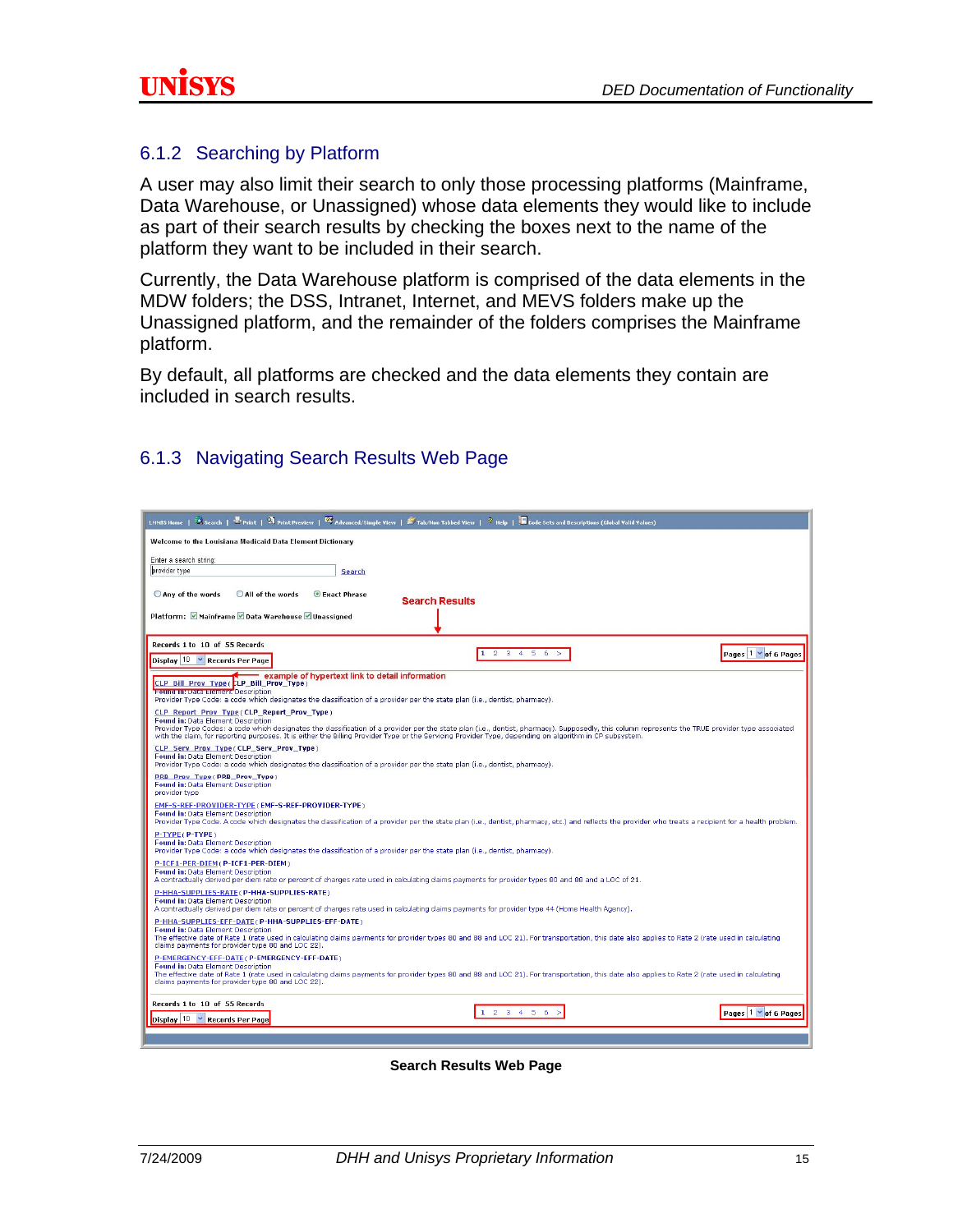### <span id="page-18-0"></span>6.1.4 Explanation of the Search Results Web Page

Search results are defaulted to display 10 items per page and are ordered according to how closely they matched your requested search, with the items that matched most closely appearing first in the list. The user has the ability to control the number of records displayed on each page of search results by selecting the number of results they would like to see on each page from the "Display # Records Per Page" drop-down box (from 10-100, in increments of 10).

When multiple pages of search results are returned, the user is provided with several options for navigating through them. After completing a search, the search result screen will be shown with navigational links to each page of the search results (both above and immediately following the list of results), as well as a drop-down box on the right side of the page where the user can select the specific page of the search results that they would like to navigate to. The user also has the ability to page through the search results 'one page at a time' by clicking the "<" and ">" (previous/next page) hypertext links (when applicable).

When the user has located the desired data element/VVS, they may view detailed information by clicking the hypertext link in the search results.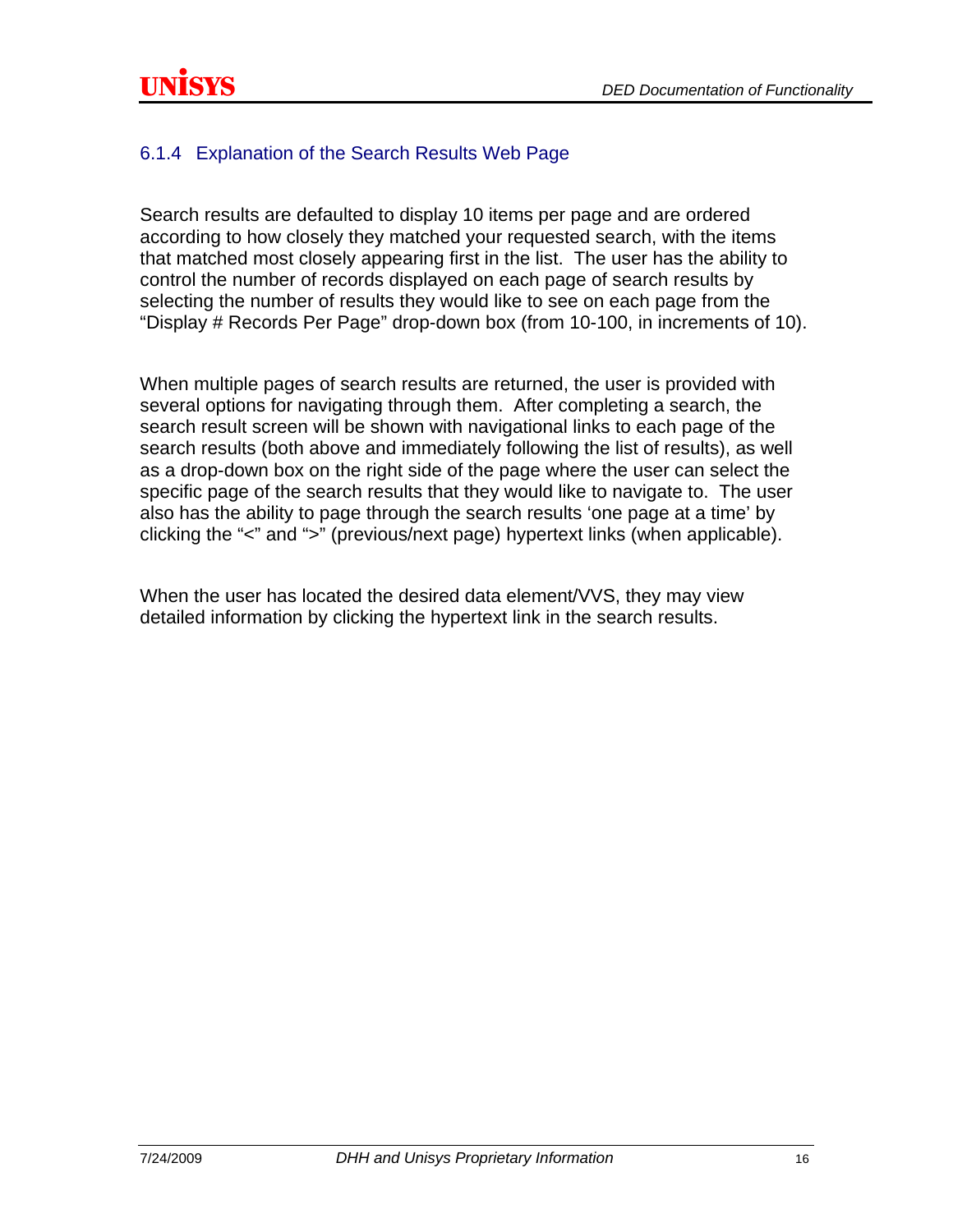### <span id="page-19-0"></span>**6.2 Data Element Detail**

Detailed data element information is divided into two sections/panes (top and bottom) on the details page, regardless whether you are viewing detail in Tab or Non Tabbed View. Below is an illustration of data element detail in Tab View:

|                                                                             | Feedback                                                                                                                      |  |
|-----------------------------------------------------------------------------|-------------------------------------------------------------------------------------------------------------------------------|--|
| <b>Data Element ID</b>                                                      | P-TYPE                                                                                                                        |  |
| <b>Data Element Name</b>                                                    | Provider Type                                                                                                                 |  |
| <b>Description</b>                                                          | Provider Type Code: a code which designates the classification of a<br>provider per the state plan (i.e., dentist, pharmacy). |  |
| Subsystem/Application                                                       | Provider                                                                                                                      |  |
| <b>SQL Data Type</b> (Not Applicable)                                       |                                                                                                                               |  |
| .NET Data Type (Not Applicable)                                             | <b>Top Pane</b>                                                                                                               |  |
| <b>COBOL Data Type</b>                                                      | PIC 9(2).                                                                                                                     |  |
| <b>Usage Notes</b>                                                          |                                                                                                                               |  |
| <b>Source</b>                                                               |                                                                                                                               |  |
| Local Valid Values   Global Valid Values   Platforms   Data Bernents   Hits |                                                                                                                               |  |
| Valid Values<br>(None)                                                      | <b>Bottom Pane</b>                                                                                                            |  |
|                                                                             |                                                                                                                               |  |

#### **Data Element Detail Web Page in Tab View**

The following table describes the information shown in the top pane of the Data Element Detail Web Page:

| FIELD             | <b>DESCRIPTION</b>                                                                                                                                                                                                                                                                              |
|-------------------|-------------------------------------------------------------------------------------------------------------------------------------------------------------------------------------------------------------------------------------------------------------------------------------------------|
| Feedback          | Link that enables DED users to provide feedback (if<br>necessary) about the data element they are viewing. See the<br>section "Code Sets and Descriptions (Global Valid Values)<br>Detail" discussed later in this document for more information<br>and an illustration of the Feedback screen. |
| Data Element ID   | Unique ID that is used to identify a data element (e.g., data<br>element ID 'P-TYPE' is the ID for the data element 'Provider<br>Type' in the 'Provider' subsystem).                                                                                                                            |
| Data Element Name | When available/known, the descriptive name of a data<br>element (e.g., 'Provider Type' is the data element name for<br>data element ID 'P-TYPE').                                                                                                                                               |
| Description       | Defines a data element and describes its purpose.                                                                                                                                                                                                                                               |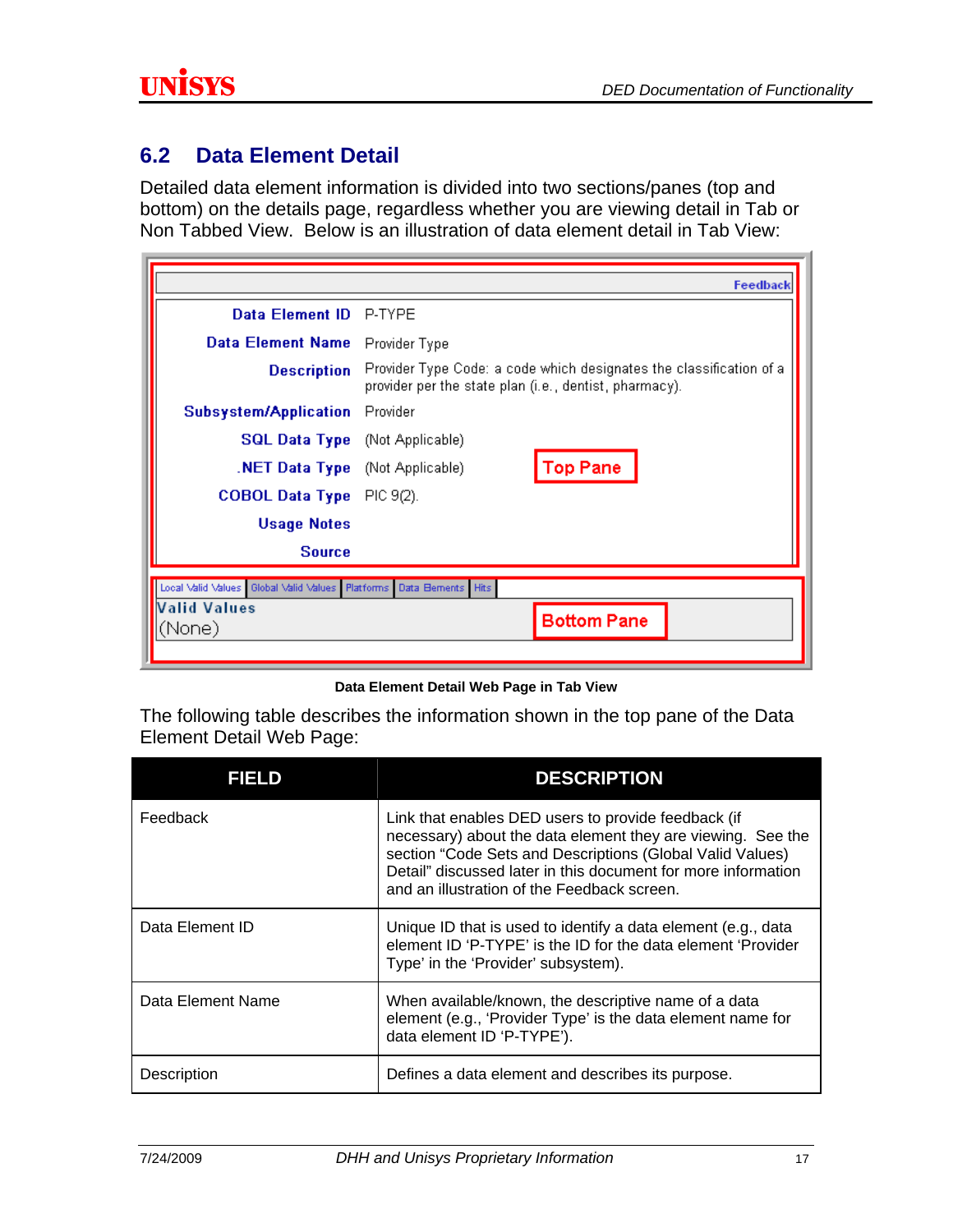

| <b>FIELD</b>           | <b>DESCRIPTION</b>                                                                                                                                                                                                                                                                               |
|------------------------|--------------------------------------------------------------------------------------------------------------------------------------------------------------------------------------------------------------------------------------------------------------------------------------------------|
| Subsystem/Application  | Indicates which LMMIS subsystem/application the data<br>element is used by. Example of LMMIS subsystems and<br>applications are Claims, Provider, Recipient, Reference, TPL,<br>etc.                                                                                                             |
| <b>SQL Data Type</b>   | If applicable, indicates the SQL data type/format of the data<br>element (e.g., integer, datetime, character, text, money, etc.).                                                                                                                                                                |
| .NET Data Type         | If applicable, indicates the .NET data type/format of the data<br>element (e.g., string, reference string, integer, reference<br>integer, datetime, etc.).                                                                                                                                       |
| <b>COBOL Data Type</b> | If applicable, indicates the COBOL data type/format of the<br>data element (e.g., numeric [PIC 9] or alphanumeric [PIC X]),<br>followed by the number of bytes the data element contains in<br>parentheses.                                                                                      |
| <b>Usage Notes</b>     | If applicable and available, this field contains additional<br>helpful/important information about the data element in terms<br>of how the data element is uniquely used in the<br>subsystem/application.                                                                                        |
| Source                 | If applicable and available, this field shows the name of any<br>related data element(s) or paper enrollment/application forms<br>from which data contained in a specific element is taken. For<br>example, the MDW data element APAY_Prov_Id's mainframe<br>source data element is APR-PROV-NO. |

The following table describes the information shown in the bottom pane of the Data Element Detail Web Page:

| FIELD               | <b>DESCRIPTION</b>                                                                                                                                                                                                                                                                                                                                                                   |
|---------------------|--------------------------------------------------------------------------------------------------------------------------------------------------------------------------------------------------------------------------------------------------------------------------------------------------------------------------------------------------------------------------------------|
| Local Valid Values  | If applicable, lists the data element's local valid<br>values/codes (specific to the data element and<br>no other data element). For example, for data<br>element ID 'HDR-BPI-IND' [EMC BILLER<br>REMITTANCE TAPE DATA CENTER BPI], its<br>local valid values are '1600' or '6250').                                                                                                 |
| Global Valid Values | If applicable, this tab shows identifies the<br>global Valid Value Set that applies to the data<br>element (e.g., for the data element 'P-TYPE',<br>its valid values are contained in the global valid<br>value set 'Provider Type'). Clicking on a<br>particular Global Valid Value Set in the list will<br>navigate your browser to that Global Valid<br>Value Set within the DED. |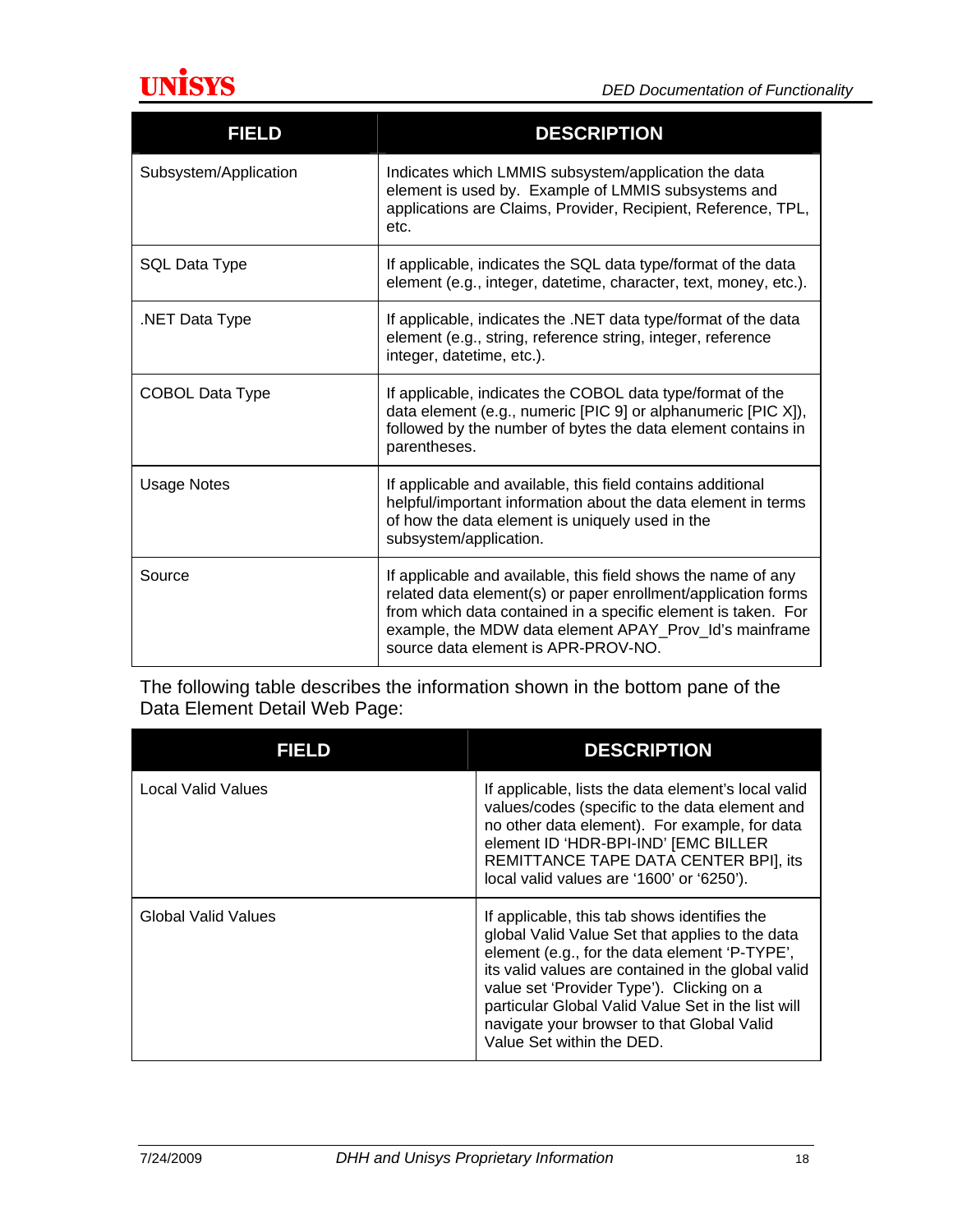

| FIELD            | <b>DESCRIPTION</b>                                                                                                                                                                                                                                                                                           |
|------------------|--------------------------------------------------------------------------------------------------------------------------------------------------------------------------------------------------------------------------------------------------------------------------------------------------------------|
| <b>Platforms</b> | Where available/known, indicates the platform<br>that uses the data element (Mainframe, Web,<br>or Unassigned).                                                                                                                                                                                              |
| Data Elements    | If applicable, this tab shows a list of other data<br>elements in other LMMIS<br>subsystems/applications within the DED that<br>have the same definition as the selected<br>element. Clicking on a particular data element<br>in the list will navigate your browser to that data<br>element within the DED. |
| <b>Hits</b>      | This tab shows a list of the users who have<br>viewed this data element, as well as the date<br>and time that they viewed it.                                                                                                                                                                                |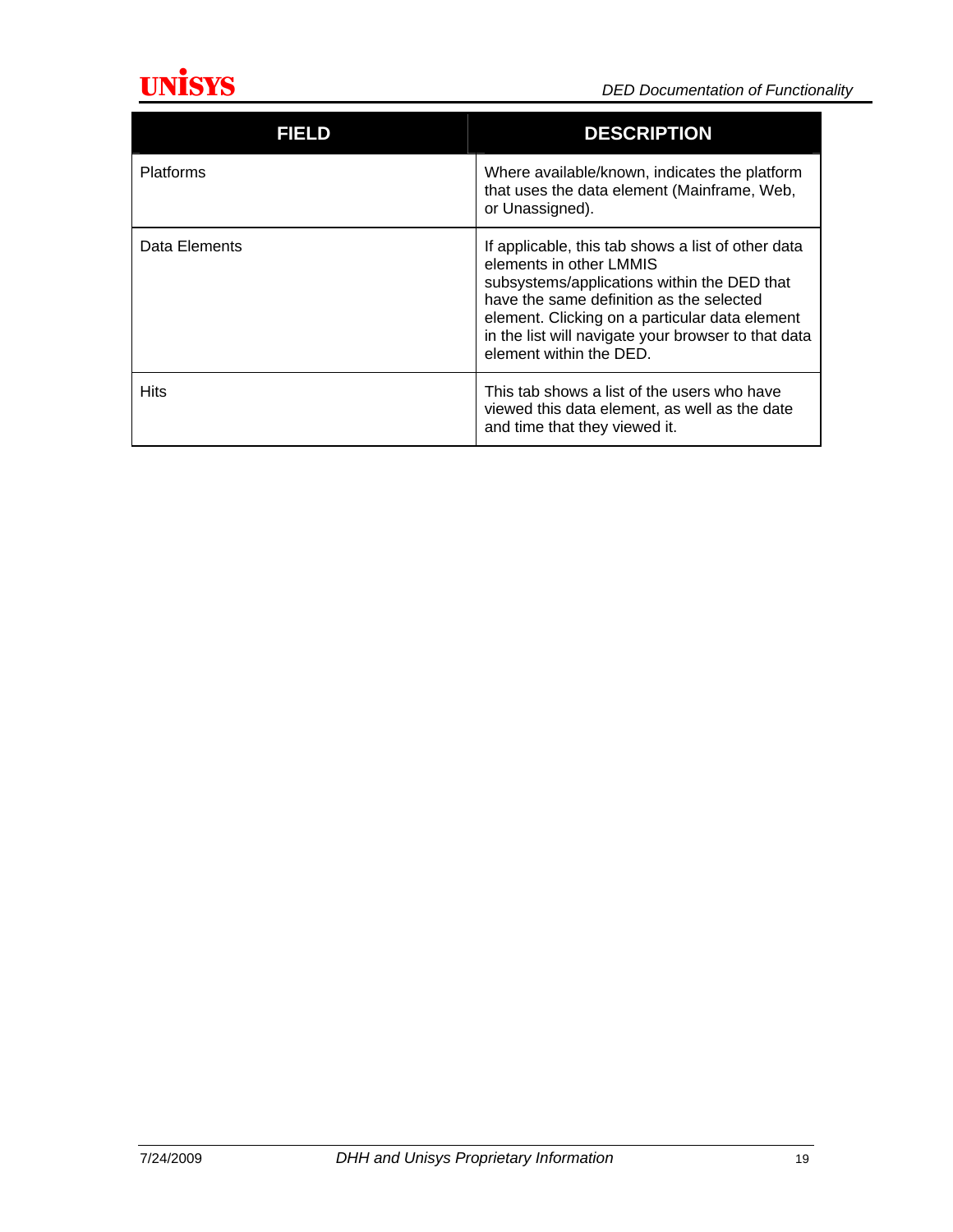### <span id="page-22-0"></span>**6.3 Code Sets and Descriptions (Global Valid Values) Detail**

Global Valid Value codes are common LMMIS values that apply to more than one LMMIS data element in more than one LMMIS subsystem/application. Users can access these codes either by clicking a node in the Navigation Pane or a button on the toolbar and drilling down to the codes for any specific valid value set, as illustrated in the section [Organization of Code Sets and Descriptions](#page-6-0)  [\(Global Valid Values\)](#page-6-0) discussed earlier in this document.

Once a specific valid value set is accessed, its detail page is displayed (as illustrated below):

|              |                              |                                                                                                                                                                                                                                                     | link to feedback email -<br>Feedback     |
|--------------|------------------------------|-----------------------------------------------------------------------------------------------------------------------------------------------------------------------------------------------------------------------------------------------------|------------------------------------------|
|              |                              | Valid Value Set ID PROVIDER TYPE OF PRACTICE                                                                                                                                                                                                        |                                          |
|              | Valid Value Set Name         |                                                                                                                                                                                                                                                     | - PROVIDER TYPE OF PRACTICE ORGANIZATION |
|              | <b>Description</b>           | A code which designates the type of business organization of the<br>practice or group. THIS CODE IS NOT RELIABLE. The value is<br>taken from the Provider Application Form PE-50 and it reflects<br>ownership information supplied by the provider. |                                          |
|              | <b>Subsystem/Application</b> | Global                                                                                                                                                                                                                                              |                                          |
| Valid Values | Data Bements                 |                                                                                                                                                                                                                                                     |                                          |
| Valid Values |                              |                                                                                                                                                                                                                                                     |                                          |
| Valid Value  | Name                         |                                                                                                                                                                                                                                                     | Description                              |
| 01           | Individual                   |                                                                                                                                                                                                                                                     | Individual                               |
| 02           | Partnership                  |                                                                                                                                                                                                                                                     | Partnership                              |
| 03           | Corporation/LLC              |                                                                                                                                                                                                                                                     | Corporation/LLC                          |
| 04           | Hospital-Based Physician     |                                                                                                                                                                                                                                                     | Hospital-Based Physician                 |
| 05           | <b>HMO</b>                   |                                                                                                                                                                                                                                                     | <b>HMO</b>                               |
| 06           | Group Practice Private       |                                                                                                                                                                                                                                                     | Group Practice Private                   |
| 07           |                              | Teaching Provider (Physician or Dentist)                                                                                                                                                                                                            | Teaching Provider (Physician or Dentist) |
| 08           | Public Clinic or Group       |                                                                                                                                                                                                                                                     | Public Clinic or Group                   |

**Valid Value Set Detail Web Page (Defaulted to Valid Values Tab)**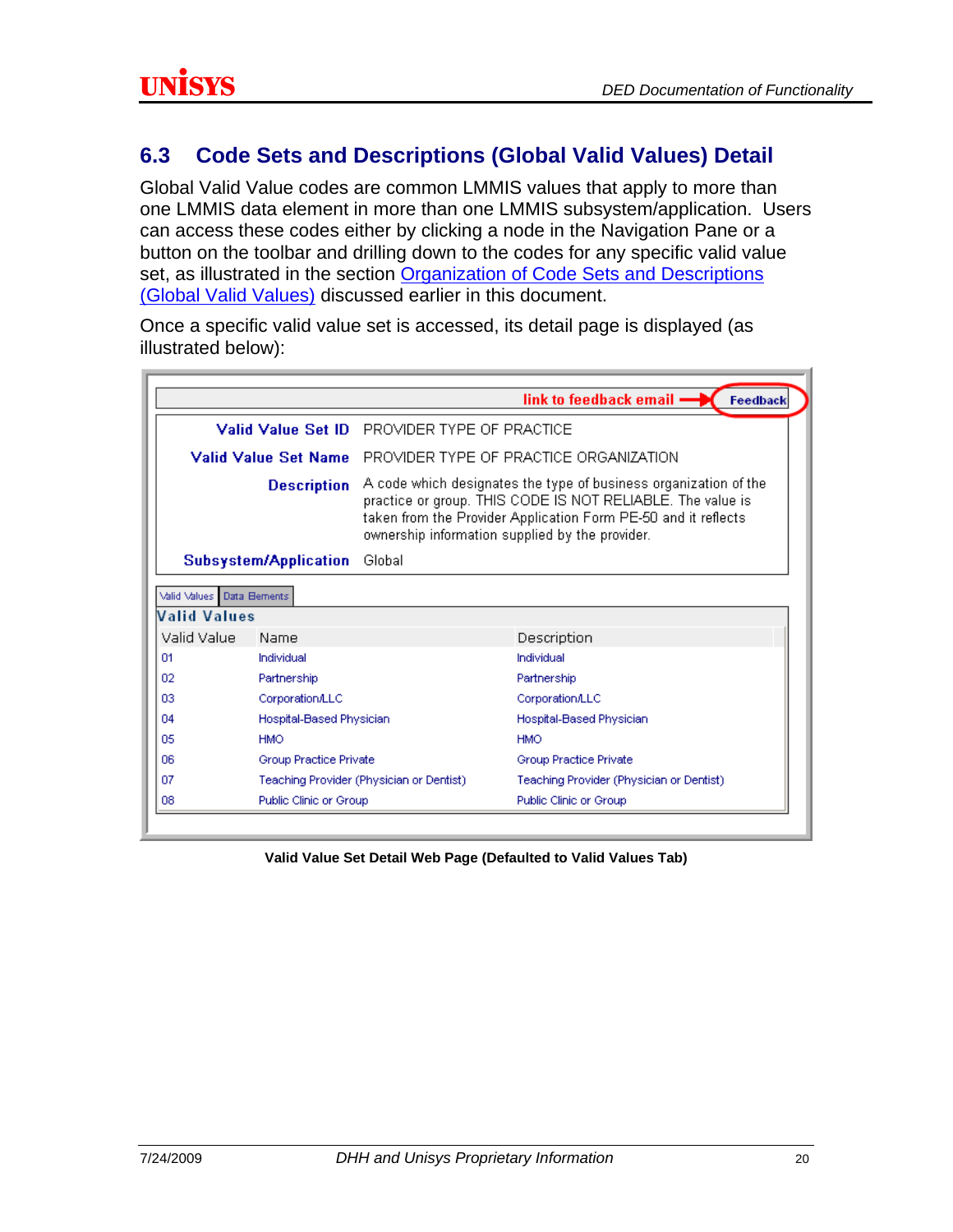

|                                                               |                                                                                                                                                                                                                                                     | Feedback          |
|---------------------------------------------------------------|-----------------------------------------------------------------------------------------------------------------------------------------------------------------------------------------------------------------------------------------------------|-------------------|
| Valid Value Set ID                                            | PROVIDER TYPE OF PRACTICE                                                                                                                                                                                                                           |                   |
| Valid Value Set Name                                          | PROVIDER TYPE OF PRACTICE ORGANIZATION                                                                                                                                                                                                              |                   |
| <b>Description</b>                                            | A code which designates the type of business organization of the<br>practice or group. THIS CODE IS NOT RELIABLE. The value is<br>taken from the Provider Application Form PE-50 and it reflects<br>ownership information supplied by the provider. |                   |
| <b>Subsystem/Application</b>                                  | Global                                                                                                                                                                                                                                              |                   |
| Valid Values Data Bements   - Data Elements tab selected      |                                                                                                                                                                                                                                                     |                   |
| - Audit functionality<br>Data Elements (2 items) △ Audit<br>⊟ |                                                                                                                                                                                                                                                     |                   |
| DataElement Code                                              | DataElement Name                                                                                                                                                                                                                                    | Local Description |
| P-PRACTICE-TYPE                                               | P-PRACTICE-TYPE                                                                                                                                                                                                                                     |                   |
| PRB_Practice_Type                                             | PRB_Practice_Type                                                                                                                                                                                                                                   |                   |
| links to data element detail                                  |                                                                                                                                                                                                                                                     |                   |

**Valid Value Set Detail Web Page (Data Elements Tab Selected)** 

The following table describes the fields and functionality of the Valid Value Set Detail Web Page (**note** the following information is the same whether you are viewing a Valid Value Set in Tab or Non Tabbed View):

| <b>FIELD</b>         | <b>DESCRIPTION</b>                                                                                                                                                                                                                                                                                                      |
|----------------------|-------------------------------------------------------------------------------------------------------------------------------------------------------------------------------------------------------------------------------------------------------------------------------------------------------------------------|
| Feedback             | A link that enables all users to provide<br>if needed email feedback on a valid<br>value set. The email is sent to<br>selected DHH and Unisys personnel<br>for review. See the Feedback<br>Functionality section of this document<br>discussed later for more information<br>and an illustration of this functionality. |
| Valid Value Set ID   | The ID assigned to a given valid value<br>set.                                                                                                                                                                                                                                                                          |
| Valid Value Set Name | The descriptive name of the Valid<br>Value Set. Ideally, an expansion of the<br>Valid Value Set ID, though can one in<br>the same.                                                                                                                                                                                      |
| Description          | A description/definition of the Valid<br>Value Set and its purpose.                                                                                                                                                                                                                                                     |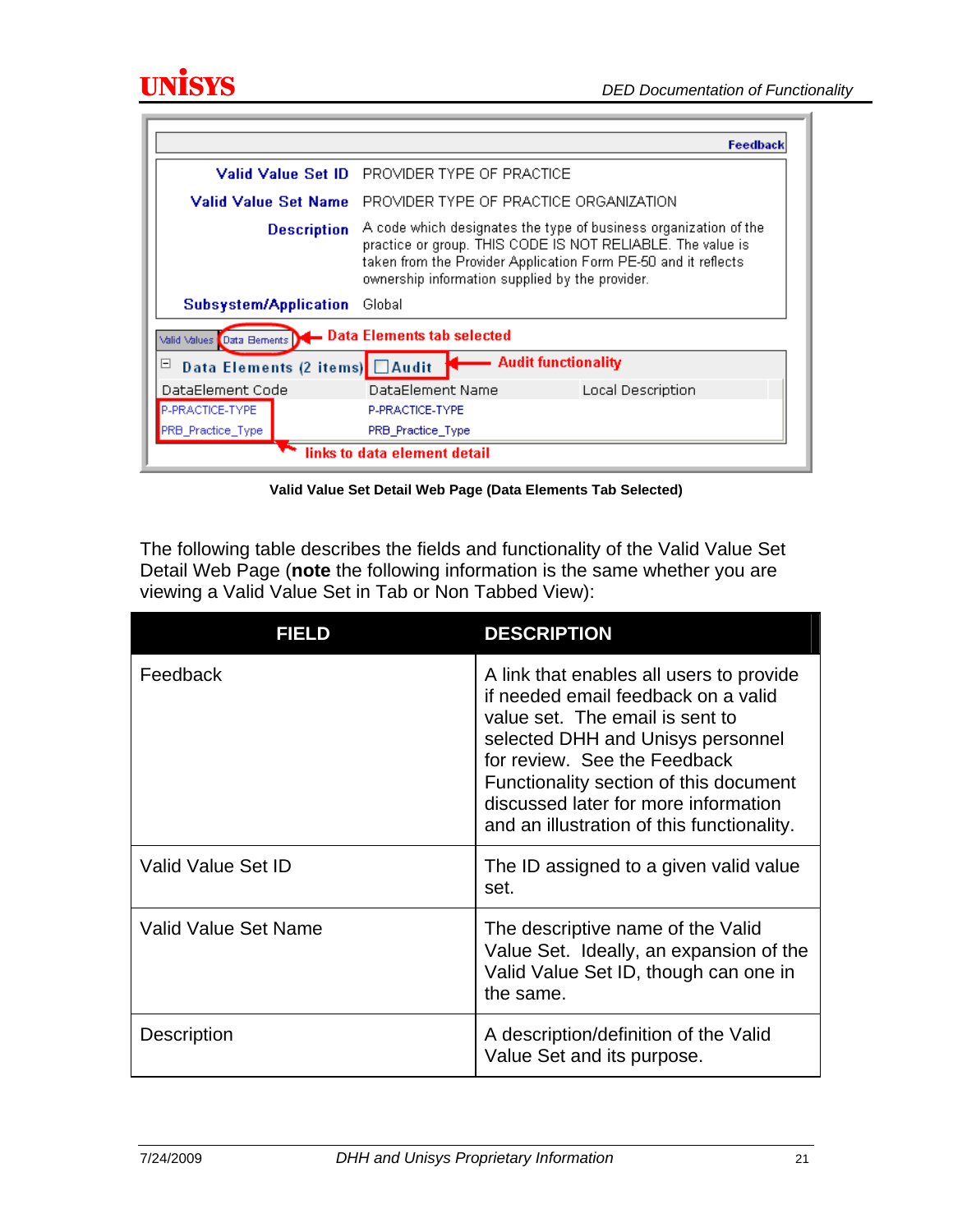

| <b>FIELD</b>          | <b>DESCRIPTION</b>                                                                                                                                                                                                                                                                                             |
|-----------------------|----------------------------------------------------------------------------------------------------------------------------------------------------------------------------------------------------------------------------------------------------------------------------------------------------------------|
| Subsystem/Application | This field will always and only display<br>the word 'Global' as valid value sets<br>are not specific to one<br>subsystem/application.                                                                                                                                                                          |
| <b>Valid Values</b>   | This tab/section lists the specific codes<br>that comprise a specific valid value set<br>by Valid Value, Name, and Description.                                                                                                                                                                                |
| Data Elements         | This tab/section lists the LMMIS data<br>elements whose valid values are the<br>codes in a specific valid value set.<br>Each data element is listed by Data<br>Element Code (a link to that element's<br>detail information), Data Element<br>Name, and Local Description (where<br>available).                |
|                       | This tab/section also includes an Audit<br>checkbox, whereby when selected, will<br>display the user id and the day and<br>time the data element was linked to the<br>Valid Value Set. See the section Audit<br>Functionality for more information and<br>an illustration discussed later in this<br>document. |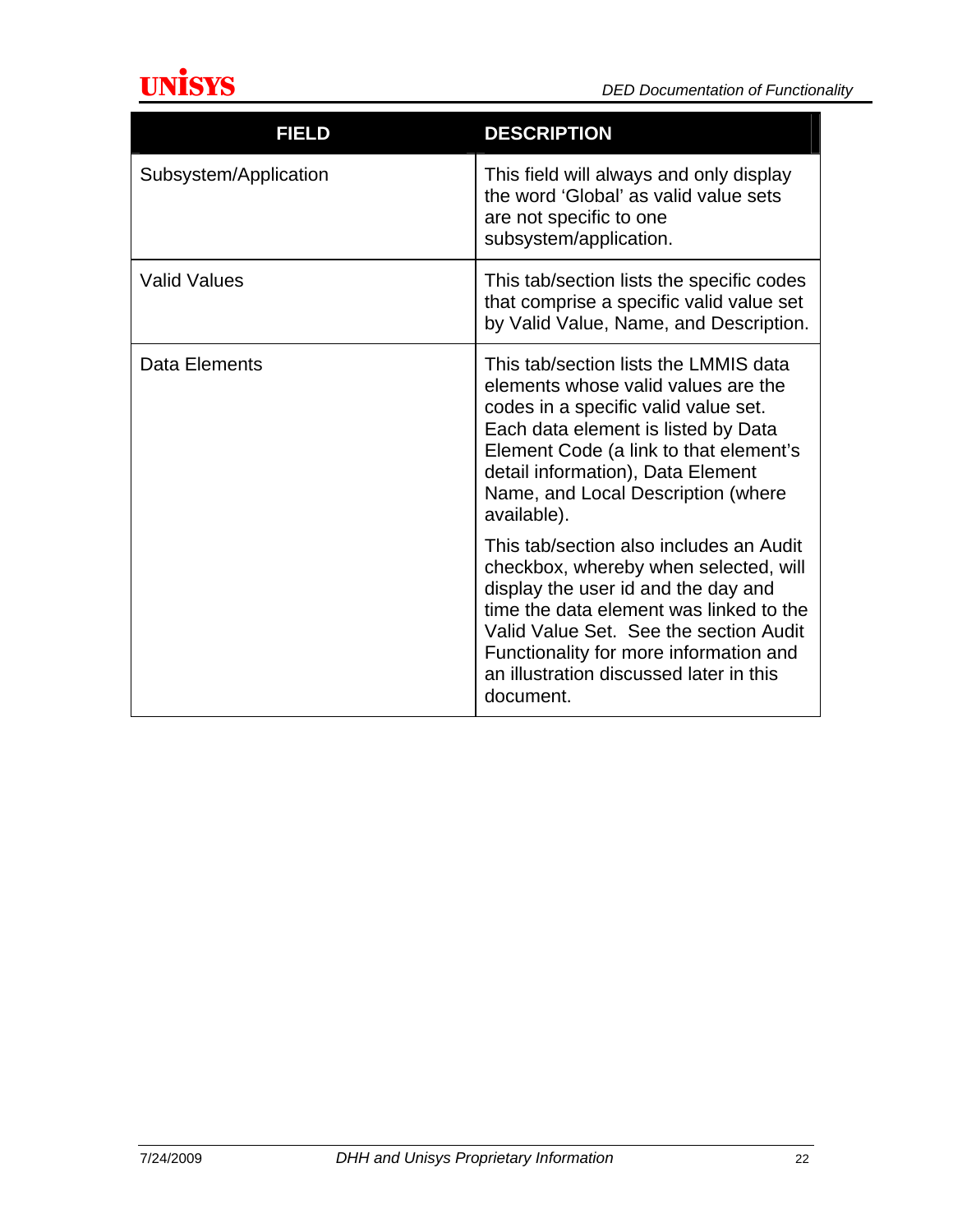### <span id="page-25-0"></span>**6.4 Audit Functionality**

Whether in Tab or Non Tabbed View, certain information items in the bottom pane of data element detail and valid value set detail contain an Audit checkbox. When the Audit checkbox is selected, the bottom pane displays the User ID of the person who last added/updated the information as well as the date and time the information was last added/updated (see illustration below). To hide Audit information, de-select the checkbox.

|                                                                    | <b>Feedback</b>                                                                        |
|--------------------------------------------------------------------|----------------------------------------------------------------------------------------|
|                                                                    | Data Element ID P-PRACTICE-TYPE                                                        |
| Data Element Name P-PRACTICE-TYPE                                  |                                                                                        |
| <b>Description</b>                                                 | A code which designates the type of business organization of the<br>practice or group. |
| <b>Subsystem/Application</b>                                       | Provider                                                                               |
| <b>SQL Data Type</b> (Not Applicable)                              |                                                                                        |
| <b>NET Data Type</b> (Not Applicable)                              |                                                                                        |
| <b>COBOL Data Type</b>                                             | PIC 99.                                                                                |
| <b>Usage Notes</b>                                                 | <b>Bottom Pane</b>                                                                     |
| <b>Source</b>                                                      |                                                                                        |
| Local Valid Values   Global Valid Values                           | Platforms Data Bements Hits                                                            |
| ⊟                                                                  | Global Valid Values (1 items) 4 Audit 7 Audit Checkbox                                 |
| Valid Value Set ID                                                 | Local Description<br>-Valid Value Set Name                                             |
| PROVIDER TYPE OF PRACTICE                                          | PROVIDER TYPE OF PRACTICE ORGANIZATION                                                 |
| sbrunet10   2009/07/22 07:09:44 AM $\rightarrow$ Audit information |                                                                                        |
|                                                                    |                                                                                        |

**Audit Checkbox**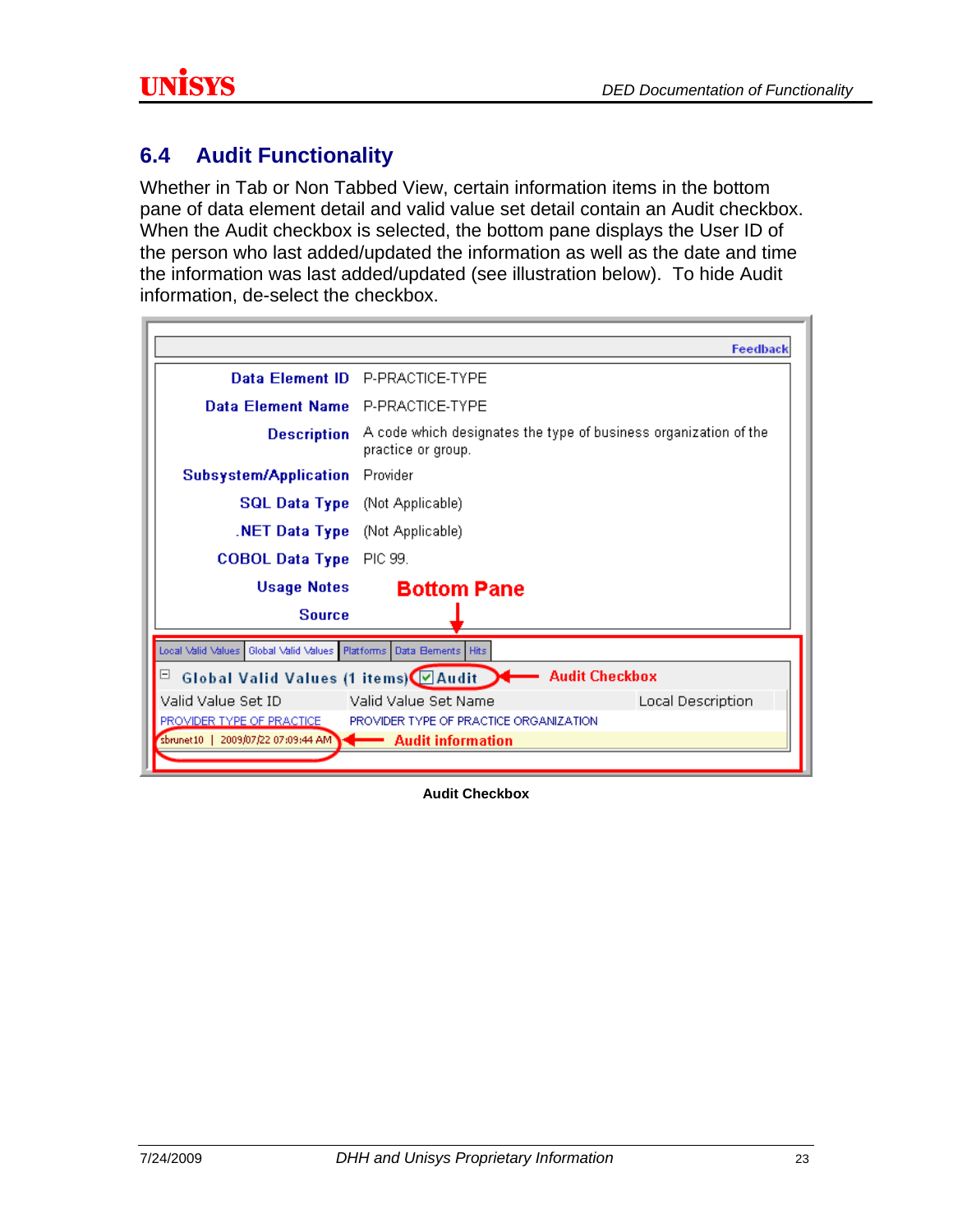### <span id="page-26-0"></span>**6.5 Feedback Functionality**

All users of the DED application have the ability to submit 'if needed' feedback about a data element or a valid value set. The feedback is entered via a link on a data element's or a valid value set's detail Web page. Clicking the Feedback link displays a pop-up screen that enables the user to submit feedback via email to designated DHH and Unisys personnel for review.

This functionality works the same way whether the feedback is for a data element or a valid value set. The following example illustrates sending a Feedback email for a data element.

| Data Element ID P-PRACTICE-TYPE<br>Data Element Name P-PRACTICE-TYPE<br>A code which designates the type of business organization of the<br>practice or group. |
|----------------------------------------------------------------------------------------------------------------------------------------------------------------|
|                                                                                                                                                                |
|                                                                                                                                                                |
|                                                                                                                                                                |
| Provider                                                                                                                                                       |
| <b>SQL Data Type</b> (Not Applicable)                                                                                                                          |
| <b>NET Data Type</b> (Not Applicable)                                                                                                                          |
| COBOL Data Type PIC 99.                                                                                                                                        |
|                                                                                                                                                                |
|                                                                                                                                                                |
| Global Valid Values   Platforms   Data Bements   Hits                                                                                                          |
| Global Valid Values (1 items) □ Audit                                                                                                                          |
| Valid Value Set Name<br>Local Description<br>PROVIDER TYPE OF PRACTICE ORGANIZATION                                                                            |
|                                                                                                                                                                |

#### **Data Element Detail Web Page (Feedback Link Highlighted)**

To submit feedback regarding a data element, access the data element's detail Web page and click the Feedback link in the top-right corner of the top pane, as illustrated above.